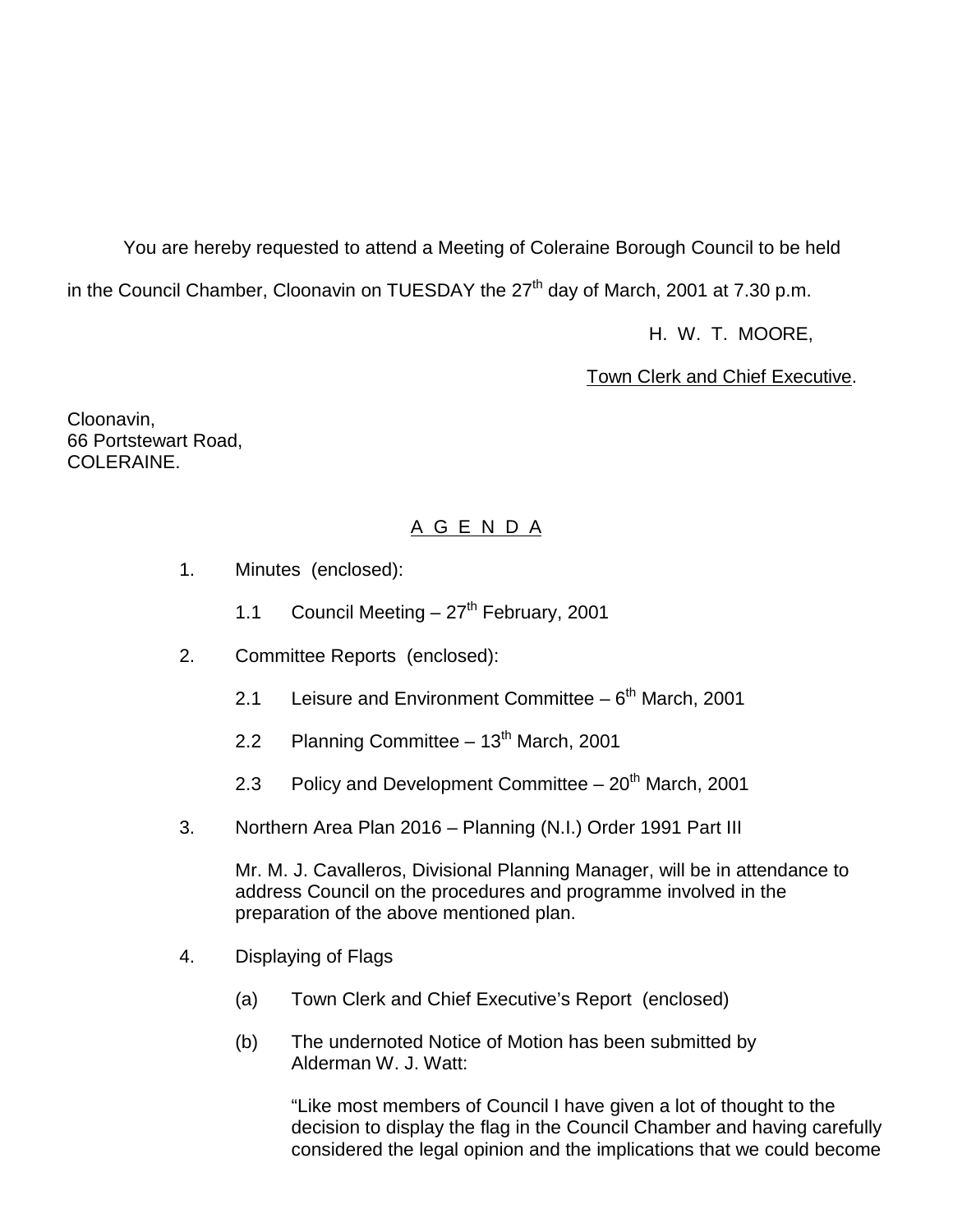involved in, I would appeal to this Council to rescind the decision taken on 28<sup>th</sup> March, 2000 and as an alternative consider the flying of the Union Flag outside Cloonavin Headquarters on the current prescribed days and on every working day that the premises are open to the public."

(c) The undernoted Notice of Motion has been submitted by Alderman W. J. McClure:

> "That this Council in conjunction with the decision to display the Union Flag in the Council Chamber, have the same flag flown outside the Council offices on each day of the year excluding weekends."

- 5. Tenders Portballintrae Harbour Rock Armouring (Report enclosed)
- 6. Correspondence
- 7. Documents for Sealing

# **Enclosed for Information:**

- (1) Department of Health, Social Services and Public Safety Priorities For Action 2001/2002
- (2) Minutes of the meeting of the Northern Health and Social Services Council of 7<sup>th</sup> February, 2001

To: Each Member of Council. 23<sup>rd</sup> March, 2001.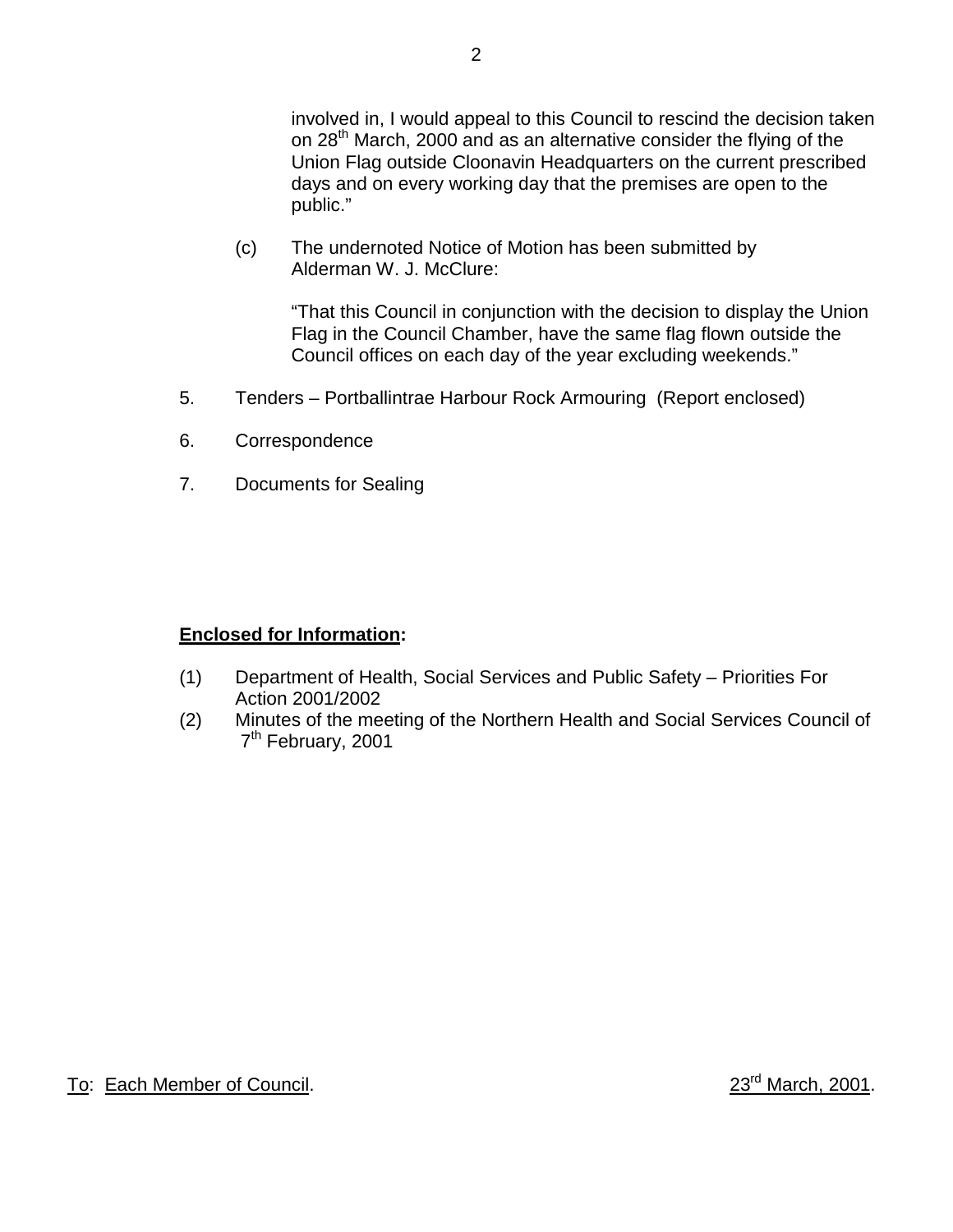# **COLERAINE BOROUGH COUNCIL**

Minutes of proceedings of Coleraine Borough Council held in the Council Chamber, Cloonavin on Tuesday, 27<sup>th</sup> February, 2001 at 7.30 p.m.

| Convened:       | As per Notice attached                                                                                                                 |                                                                                                                          |  |
|-----------------|----------------------------------------------------------------------------------------------------------------------------------------|--------------------------------------------------------------------------------------------------------------------------|--|
| <b>Present:</b> | in the Chair                                                                                                                           | The Mayor, Councillor E. A. Johnston (Mrs.)                                                                              |  |
|                 | The Deputy Mayor, Councillor B. E. Dempsey (Mrs.)                                                                                      |                                                                                                                          |  |
|                 | <b>Aldermen</b>                                                                                                                        |                                                                                                                          |  |
|                 | C. S. Alexander (Ms.)<br>P. E. A. Armitage (Mrs.)                                                                                      | W. J. McClure<br>W. J. Watt                                                                                              |  |
|                 | <b>Councillors</b>                                                                                                                     |                                                                                                                          |  |
|                 | D. D. Barbour<br>E. T. Black (Mrs.)<br>R. S. Bolton<br>J. M. Bradley<br>(Items $2.1 - 13.0$ )<br>O. M. Church (Mrs.)<br>W. T. Creelman | G. L. McLaughlin<br>R. A. McPherson<br>W. Mathews<br>E. M. Mullan<br>(Items $1.1 - 13.0$ )<br>E. O'Hara<br>R. D. Stewart |  |

| <b>Officers in</b><br>Attendance: | Town Clerk and Chief Executive, Director of Leisure<br>Services, Director of Corporate Services, Director of<br><b>Technical Services and Administrative Assistant</b> |
|-----------------------------------|------------------------------------------------------------------------------------------------------------------------------------------------------------------------|
| <b>Apologies:</b>                 | Alderman King, Councillors Dallat and McClarty                                                                                                                         |

N. F. Hillis

# **1.0 MINUTES**

The Minutes of the Council Meeting of 23rd January, 2001 and the Special Meeting of 12<sup>th</sup> February, 2001 were confirmed and signed.

Matters arising:

| 1.1 | Special Meeting -               | It was noted that Councillor Mrs. Church had |
|-----|---------------------------------|----------------------------------------------|
|     | 12 <sup>th</sup> February, 2001 | attended this meeting.                       |

# **2.0 COMMITTEE REPORTS**

2.1 Leisure and Environment The Chairman, Councillor O'Hara, moved the Committee **Committee** adoption of the Leisure and Environment Committee Report; this was duly seconded by Councillor Mullan.

Matters arising: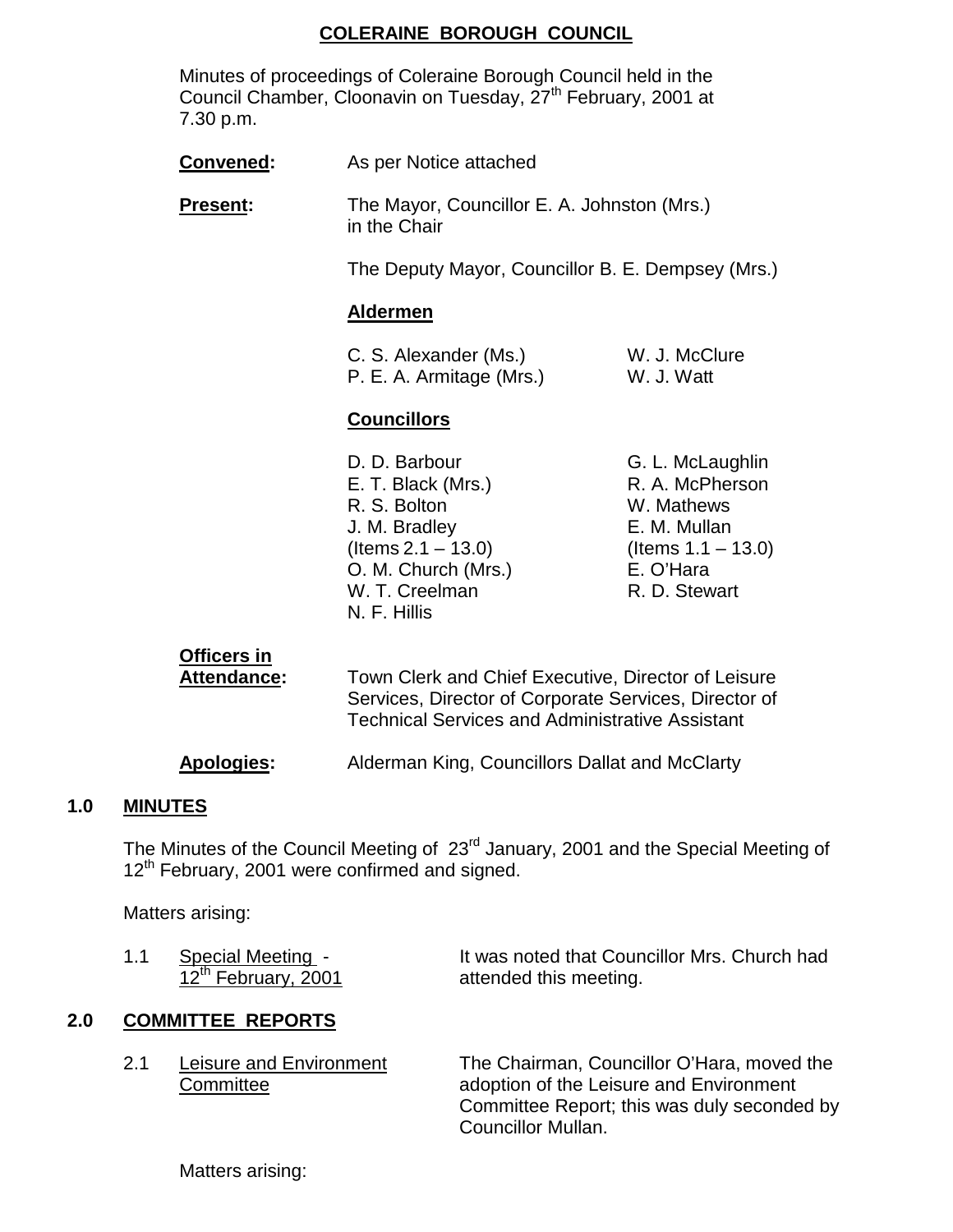2.1.1 Arcadia Improvement As an amendment it was proposed by Scheme **Councillor Stewart and seconded by Alderman** McClure:

> That the project commence during 2001/2002 and be carried out as one contract.

Following discussion the above amendment was subsequently withdrawn.

As a further amendment it was proposed by Councillor Barbour and seconded by Councillor Mullan:

> That the project be carried out on a phased basis proceeding with phase one in 2001/2002 whether or not grant-aid was available. Grant-aid would still be sought for the project right up to the point of tender.

On being put to the Meeting the amendment was carried, seventeen members voting in favour and no one voting against.

The Committee Report was, therefore, adopted subject to this amendment.

| $2.2\,$ | <b>Planning Committee</b>     | The Chairman, Councillor McLaughlin, moved<br>the adoption of the Planning Committee Report;<br>this was duly seconded by Councillor Bolton and<br>agreed. |
|---------|-------------------------------|------------------------------------------------------------------------------------------------------------------------------------------------------------|
| າ າ     | <b>Doliey and Dovelopment</b> | The Chairman, Councillor Barbour, moved the                                                                                                                |

2.3 Policy and Development The Chairman, Councillor Barbour, moved the Committee adoption of the Policy and Development

Committee Report; this was duly seconded by Councillor O'Hara and agreed.

### **3.0 THE NORTHERN IRELAND FEDERATION OF HOUSING ASSOCIATIONS - PRESENTATION**

The Town Clerk and Chief Executive reported that due to the inclement weather the presentation by The Northern Ireland Federation of Housing Associations had been rescheduled.

# **4.0 ANNUAL TENDERS 2001/2**

Consideration was given to the Director of Technical Services' Report on Annual Tenders 2001/2 (previously supplied).

It was proposed by Councillor O'Hara, seconded by Councillor McPherson and agreed that the following tenders be accepted:

Tender No. 1 – Small Tools Jamison & Greene Ltd., Belfast for bulk orders and H. & T. Bellas Ltd. for smaller orders.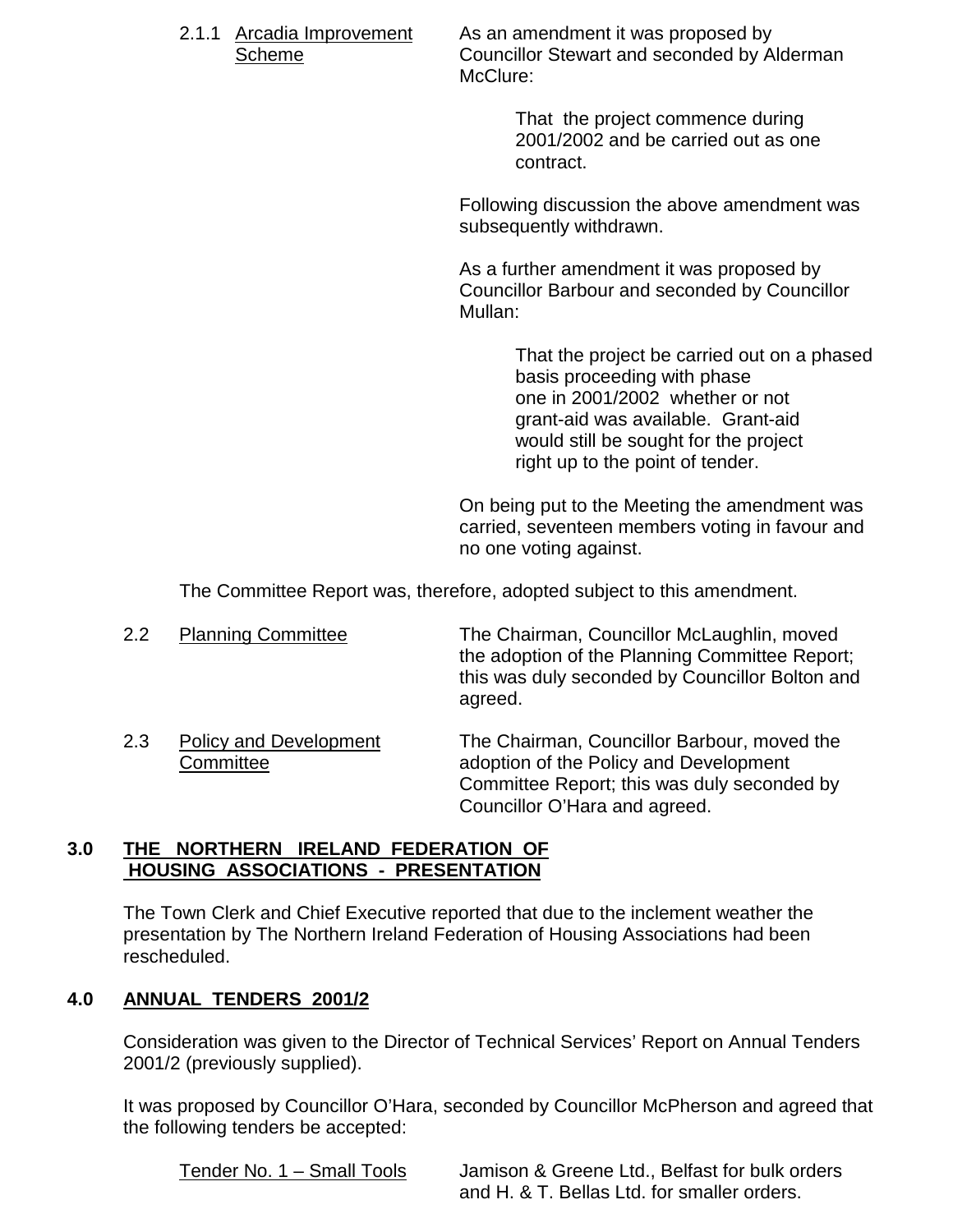| <u>Tender No. 2 – Timber</u>                    | H. & T. Bellas Ltd., Coleraine                                                                                                                                          |
|-------------------------------------------------|-------------------------------------------------------------------------------------------------------------------------------------------------------------------------|
| Tender No. 3 - Electrical Work                  | R. H. K. Davidson & Co., Coleraine<br><b>Blackbourne Electrical, Antrim</b><br>Firms to be used at officers' discretion for different<br>aspects of<br>work.            |
| <u>Tender No. 4 – Plumbing Work</u>             | L. J. Mullan, Coleraine<br>P. & H. Services, Coleraine                                                                                                                  |
|                                                 | Firms to be used at officers' discretion for<br>different aspects of work.                                                                                              |
| <u> Tender No. 5 – Mechanical</u><br>Work       | G. Linton, Garvagh<br>A. Farlow (Engineering), Garvagh                                                                                                                  |
|                                                 | Firms to be used at officers' discretion for<br>different aspects of work.                                                                                              |
|                                                 | The remaining companies would be used to<br>provide quotations for larger maintenance jobs<br>under the pubic tender limit.                                             |
| Tender No. 6 - Tyres                            | <b>Charles Hurst Tyres, Coleraine</b>                                                                                                                                   |
|                                                 | This tender was accepted for the reasons as<br>outlined in the Report.                                                                                                  |
| Tender No. 7 - Paint                            | Akzo Nobel Decorative Coatings, Belfast                                                                                                                                 |
| <u> Tender No. 8 – Slurry Tanker</u><br>Service | N. Callaghan, Articlave                                                                                                                                                 |
| Tender No. 9 - Painting Work                    | J. McCready, Ballymena<br>N. McMullan & Son, Coleraine<br>K. Galbraith, Coleraine                                                                                       |
|                                                 | Firms to be used at officers' discretion for<br>different aspects of work and for obtaining<br>quotations for larger maintenance jobs under<br>the public tender limit. |
| <u>Tender No. 10 - Joinery Work</u>             | S. M. Oliver, Coleraine                                                                                                                                                 |
|                                                 | Firm to be used at officers' discretion for<br>different aspects of work.                                                                                               |

# **5.0 RESTRUCTURING OF DEPARTMENT OF ENTERPRISE, TRADE AND INVESTMENT AGENCIES**

Read letter from the Minister for Enterprise, Trade and Investment regarding the proposal to establish an entirely new Economic Development Agency which would cover the existing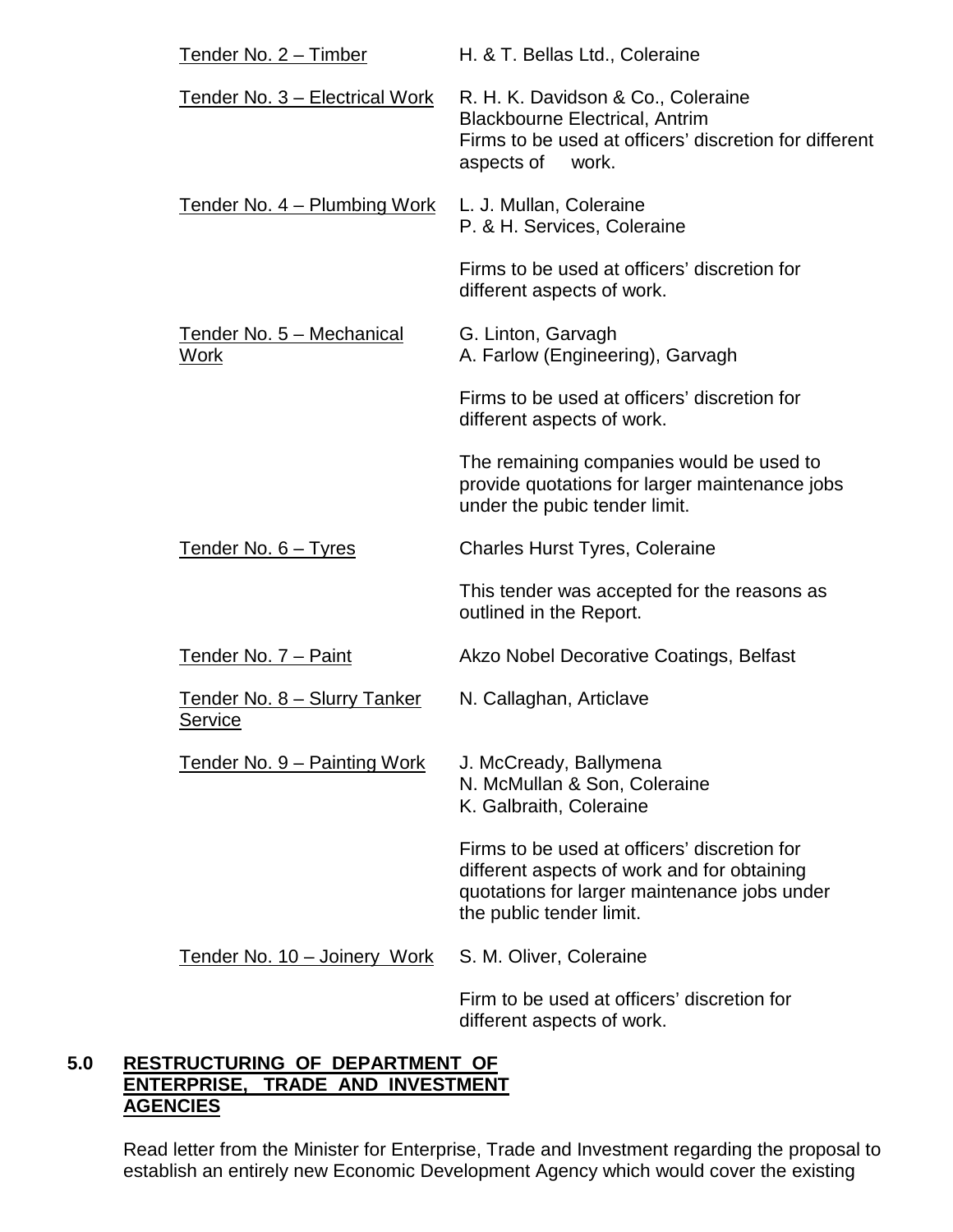activities of IDB, LEDU, IRTU, the Company Development Programme and the business support activities of the NI Tourist Board.

In order to keep Councils informed on progress and involving them in determining the way ahead a number of workshops would be held in the near future.

Noted.

# **6.0 CAUSEWAY HOSPITAL - VISIT**

Reported that arrangements had been made for a visit to the Causeway Hospital at 2.30 p.m. on  $4^{th}$  April, 2001.

Formal notification would be issued in due course.

#### **7.0 "INVESTING FOR HEALTH" - WORKSHOP**

Reported that the Northern Health and Social Services Board was organising a workshop on this topic from 9.30 a.m.  $-$  12 noon on Monday, 12<sup>th</sup> March, 2001 in the Rosspark Hotel, Ballymena and invited representatives to attend.

It was agreed that Alderman Watt and Councillor McLaughlin attend the workshop.

#### **8.0 ROYAL BRITISH LEGION**

Reported that the Service of Laying Up the Royal British Legion Standard had been provisionally arranged for 11.30 a.m. on Saturday, 21<sup>st</sup> April, 2001 at Cloonavin.

Noted.

#### **9.0 NORTHERN AREA PLAN 2016**

Read letter from the Planning Service advising Council that work would start on the new Northern Area Plan, incorporating Ballymoney, Coleraine, Limavady and Moyle Council areas, during the current financial year.

As required by the Order, the Department would publish the appropriate public notices during the month of March and the Divisional Planning Manager sought the opportunity to brief Council on the procedures.

It was agreed that the Divisional Planning Manager attend the Council Meeting on 27<sup>th</sup> March, 2001.

#### **10.0 DISPLAY OF UNION FLAG - COUNCIL CHAMBER**

The Town Clerk and Chief Executive reported that the Equality Working Group had met on two occasions to re-consider the issue of the proposed display of the Union Flag in the Council Chamber. No consensus had emerged from those meetings and the Group, on a majority decision, had asked that the matter be brought back to Council.

Following discussion it was proposed by Councillor Hillis and seconded by Councillor Stewart:

That the matter be considered at the Council Meeting on 27<sup>th</sup> March, 2001.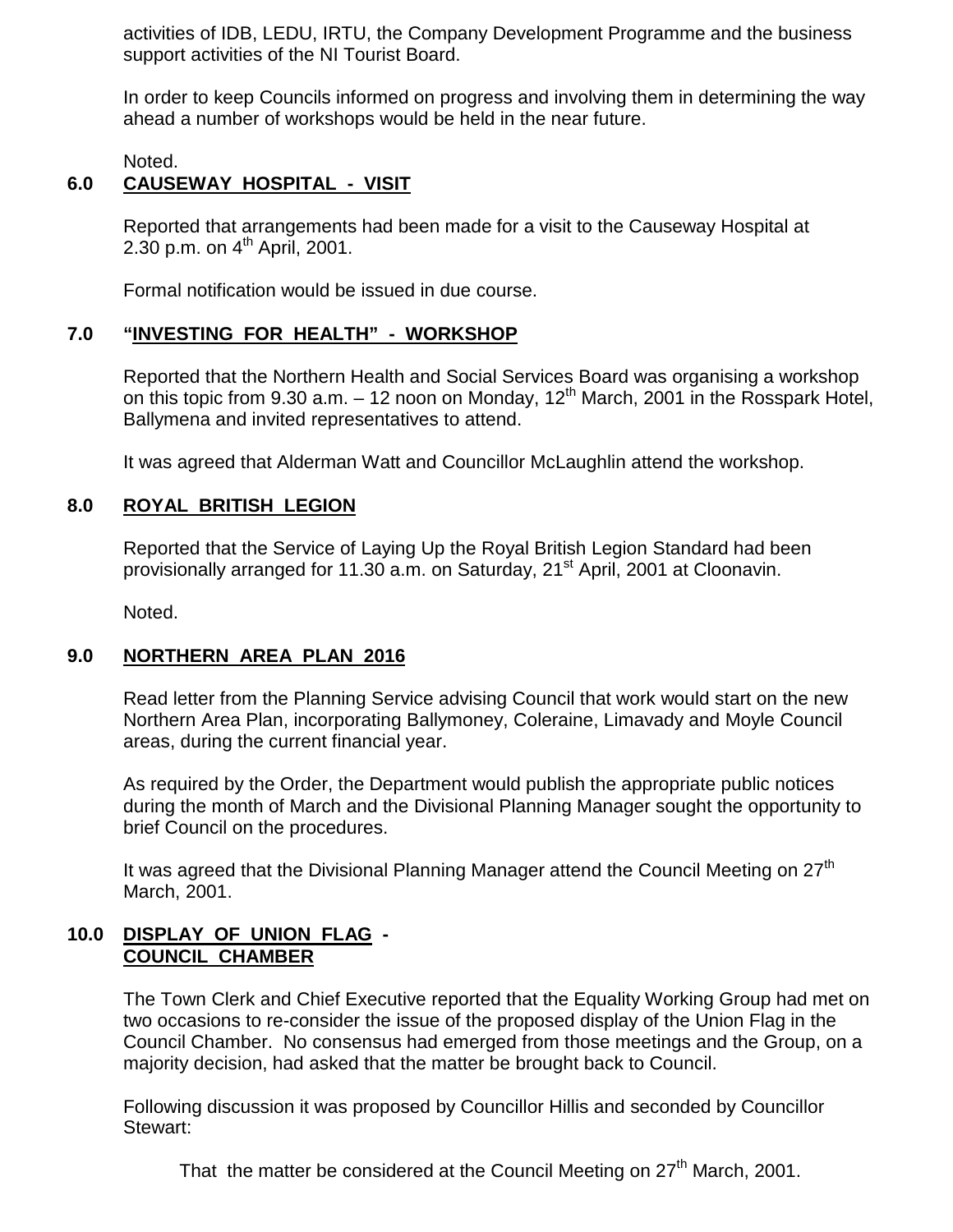On being put to the Meeting the proposal was carried, ten members voting in favour and six members voting against.

### **11.0 NORTHERN HEALTH AND SOCIAL SERVICES BOARD**

Tabled:

Director of Social Services Report - 1<sup>st</sup> April, 1999 -31<sup>st</sup> March, 2000.

### **12.0 NORTH-EASTERN EDUCATION AND LIBRARY BOARD**

Tabled:

Minutes of the North-Eastern Education and Library Board dated 19<sup>th</sup> December, 2000.

# **13.0 DOCUMENTS FOR SEALING**

Resolved:

That the following documents be sealed:

| 1. Deed of Conveyance          | Cloonavin, Portstewart Road, Coleraine;<br>Council to Seymour Henry Sweeney, Seaport<br>Lodge, 40 Seaport Avenue, Portballintrae. |
|--------------------------------|-----------------------------------------------------------------------------------------------------------------------------------|
| 2. Bye-laws (four copies)      | Prohibiting Dogs from Beaches.                                                                                                    |
| 3. Endorsement and Counterpart | Shop Unit, North Pier, Portrush Harbour;<br>Council to Mr. W. Verner, 21 Main Street,<br>Bushmills.                               |
| 4. Licences and Counterparts   | Letting of Lands 2001:                                                                                                            |
|                                | (a) Camus (adjacent to picnic area) -<br>Council to Mr. S. N. Dunlop, 61 Castleroe<br>Road, Coleraine;                            |
|                                | (b) Kilrea (adjacent to cemetery) $-$<br>Council to Mr. C. Mornin, 31 Vow Road,<br>Ballymoney;                                    |
|                                | $(c)$ Portballintrae –<br>Council to Mr. G. Ramage, 44 Ballyclogh<br>Road, Bushmills;                                             |
|                                | (d) Craigahulliar, Portrush -<br>Council to Mr. W. G. McConaghy,<br>27 Harbour Road, Ballintoy.                                   |

5. Car Loan Repayment Mr. D. F. K. Bell – Director of Corporate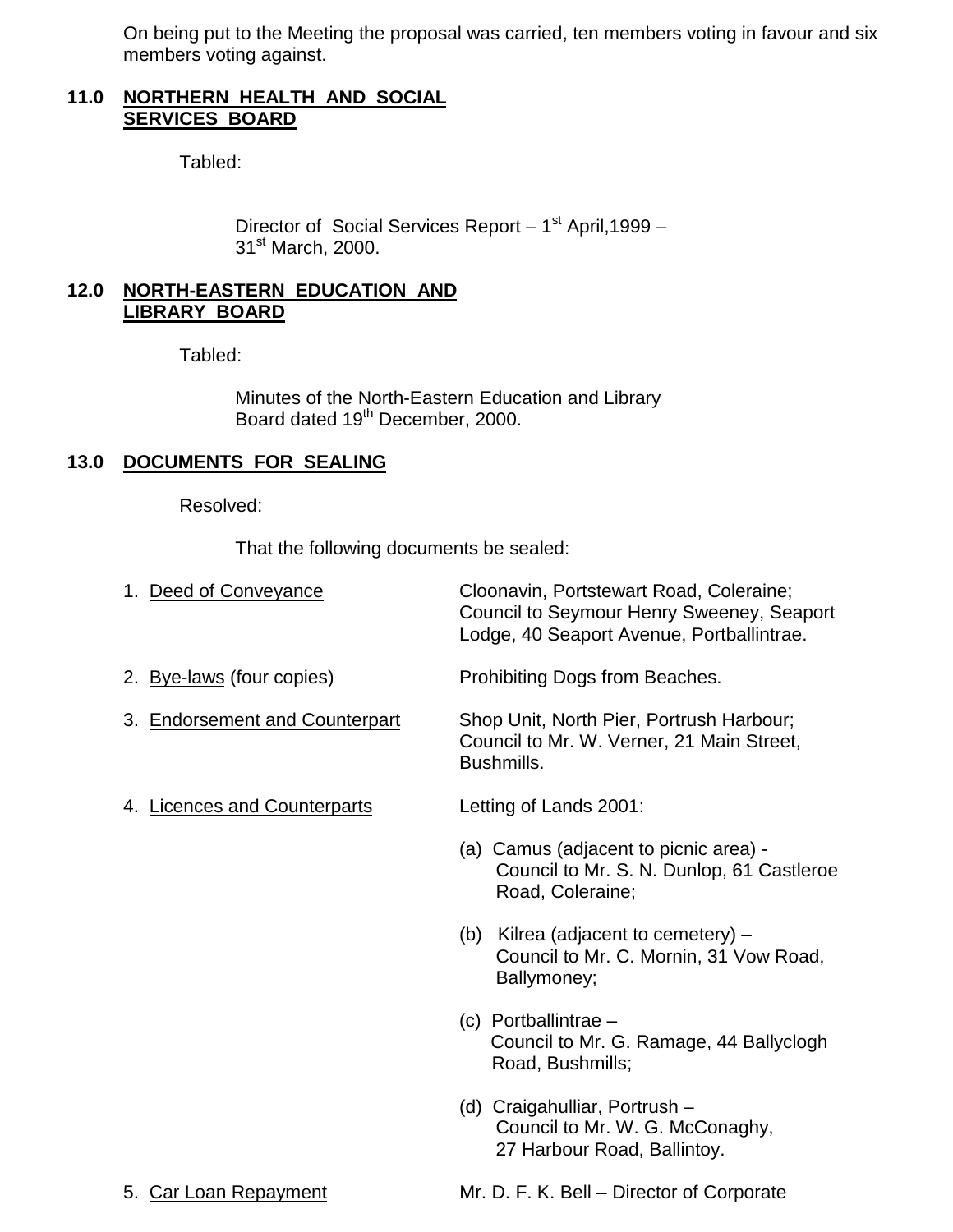Services.

6. Cemetery Titles Grant of Right of Burial – Deeds Register Nos. 2679 – 2685 inclusive:

- Agherton 3
- Coleraine 3
- Portstewart 1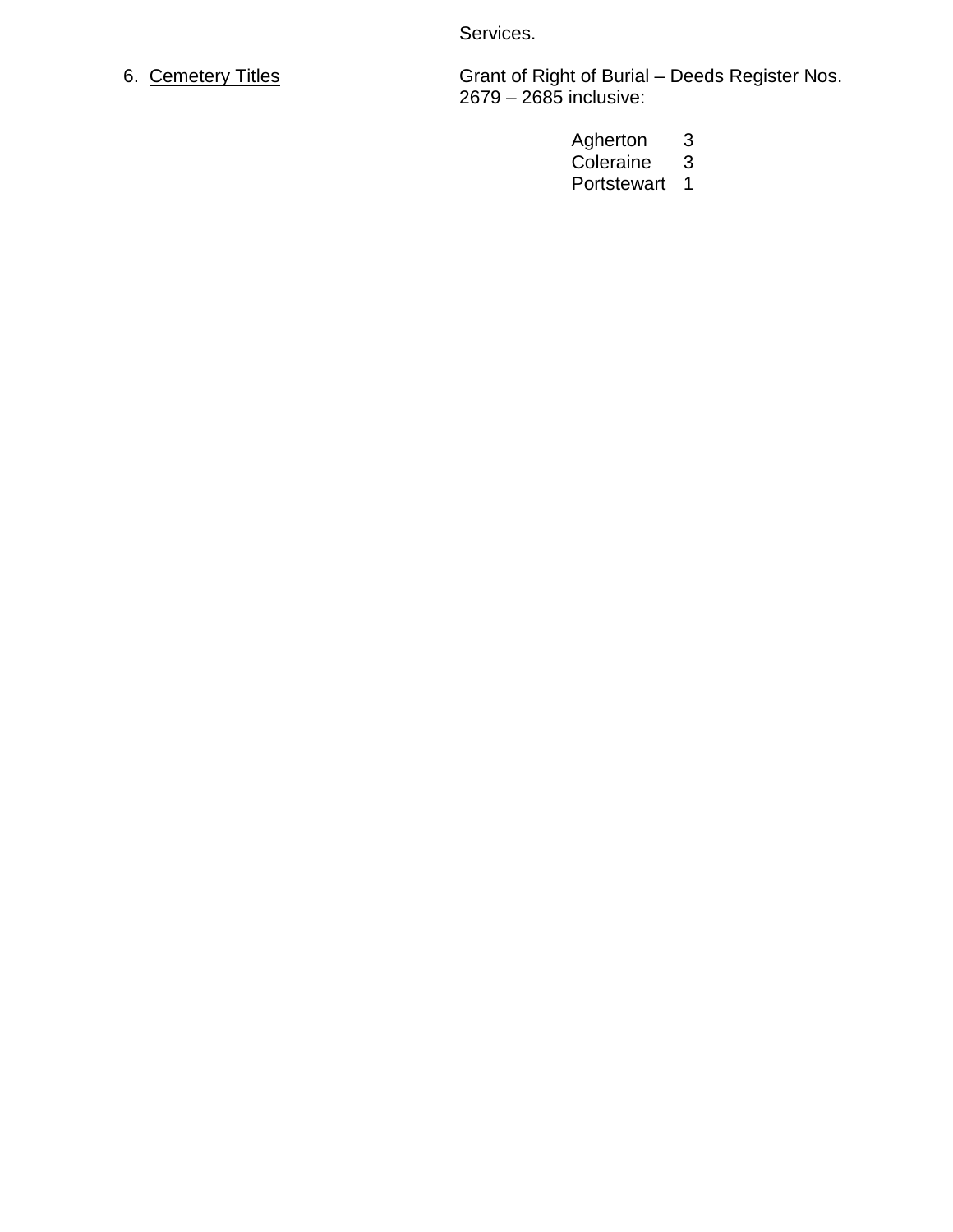# **LEISURE AND ENVIRONMENT COMMITTEE**

# **6th March, 2001.**

**Present:** Councillor E. O'Hara, in the Chair

The Mayor, Councillor E. A. Johnston (Mrs.)

The Deputy Mayor, Councillor B. E. Dempsey (Mrs.)

#### **Aldermen**

| C. S. Alexander (Ms.)    | W. J. McClure |
|--------------------------|---------------|
| P. E. A. Armitage (Mrs.) | W. J. Watt    |

### **Councillors**

- E. T. Black (Mrs.) G. L. McLaughlin R. S. Bolton R. A. McPherson O. M. Church (Mrs.) W. Mathews W. T. Creelman E. M. Mullan  $($ ltems  $1.0 - 2.5)$  R. D. Stewart N. F. Hillis
	-

# **Officers in**

**Attendance:** Director of Leisure Services, Director of Environmental Health, Director of Technical Services, Leisure Services Officer, Principal Building Control Officer (Items 1.0 – 2.11), Principal Administrative Officer and Administrative Assistant

**Apologies:** Alderman King, Councillors Barbour, Bradley, Dallat and **McClarty** 

### **1.0 ENVIRONMENTAL HEALTH REPORT**

The Report of the Director of Environmental Health was considered (previously supplied).

Matters arising:

1.1 Northern Ireland Housing The Chairman welcomed Messrs. M. Shanks, Executive – Proposals for a T. Wade and A. McGarry from the Northern Ireland Voluntary Licensing Scheme Housing Executive, who were in attendance to for Houses in Multiple make a presentation to Committee on the Occupation (HMO's) Executive's proposals for a Voluntary Licensing Scheme for Houses in Multiple Occupancy (Consultation paper previously supplied).

> The representatives outlined the proposals and elaborated on the objectives of the scheme. The purpose was to raise the standards of HMO's and prepare the way for a future mandatory licensing scheme for such properties.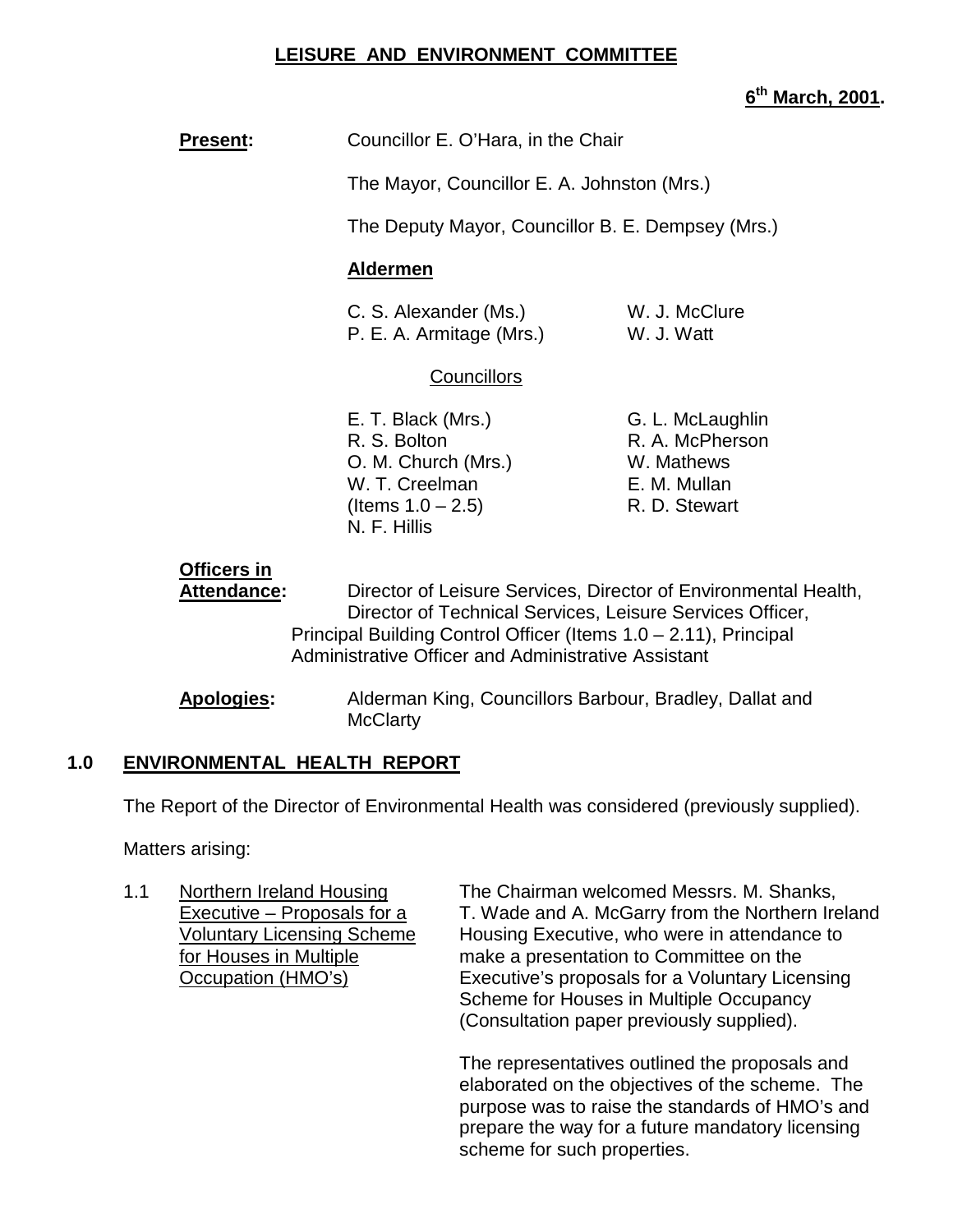|     |                                             | A full discussion ensued during which the<br>representatives answered various questions and<br>noted certain suggestions put forward by members.                                                                                                                                                          |
|-----|---------------------------------------------|-----------------------------------------------------------------------------------------------------------------------------------------------------------------------------------------------------------------------------------------------------------------------------------------------------------|
|     |                                             | The Chairman thanked Messrs. Shanks, Wade and<br>McGarry for attending after which they withdrew.                                                                                                                                                                                                         |
| 1.2 | <b>Proposed Housing Bill</b>                | Consideration was given to information, as outlined<br>in the report, regarding an inquiry by The Social<br>Development Committee of the Northern Ireland<br>Assembly into housing in Northern Ireland in the<br>light of the proposed Housing Bill.                                                      |
|     |                                             | Council had been requested to comment.                                                                                                                                                                                                                                                                    |
|     |                                             | Following discussion it was recommended that the<br>Director of Environmental Health's comments, as<br>detailed in the report, form the basis of Council's<br>response on this topic.                                                                                                                     |
| 1.3 | <b>Travellers</b>                           | Consideration was given to a consultation paper<br>(previously supplied) issued by The Office of the<br>First and Deputy First Minister on the Final Report<br>of the Promoting Social Inclusion Working Group<br>on Travellers.                                                                          |
|     |                                             | Council had been invited to comment on the report.                                                                                                                                                                                                                                                        |
|     |                                             | Following discussion it was recommended that<br>Council support the Local Government Partnership<br>on Travellers' Issues response on this topic as<br>detailed in the report.                                                                                                                            |
| 1.4 | Coca-Cola International<br>North West '200' | A request had been received from Mr. M. Whyte,<br>Clerk of the Course/Secretary of the Race for the<br>use of Council lands and car parks at Ballyreagh<br>Road, West Bay, Fire Station Car Park and<br>Metropole Green, Portrush as in previous years to<br>facilitate the staging of this year's event. |
|     |                                             | Council is recommended to agree subject to the<br>completion of the appropriate licences.                                                                                                                                                                                                                 |
| 1.5 | <b>Foot and Mouth Disease</b>               | Committee noted information, as detailed in the<br>report, on the impact on the Department's<br>resources as a result of the outbreak of Foot and<br>Mouth Disease.                                                                                                                                       |
|     |                                             | The Director of Environmental Health<br>complimented his staff for their co-operation and<br>assistance.                                                                                                                                                                                                  |
|     |                                             | Members endorsed these comments.                                                                                                                                                                                                                                                                          |

# **2.0 TECHNICAL SERVICES REPORT**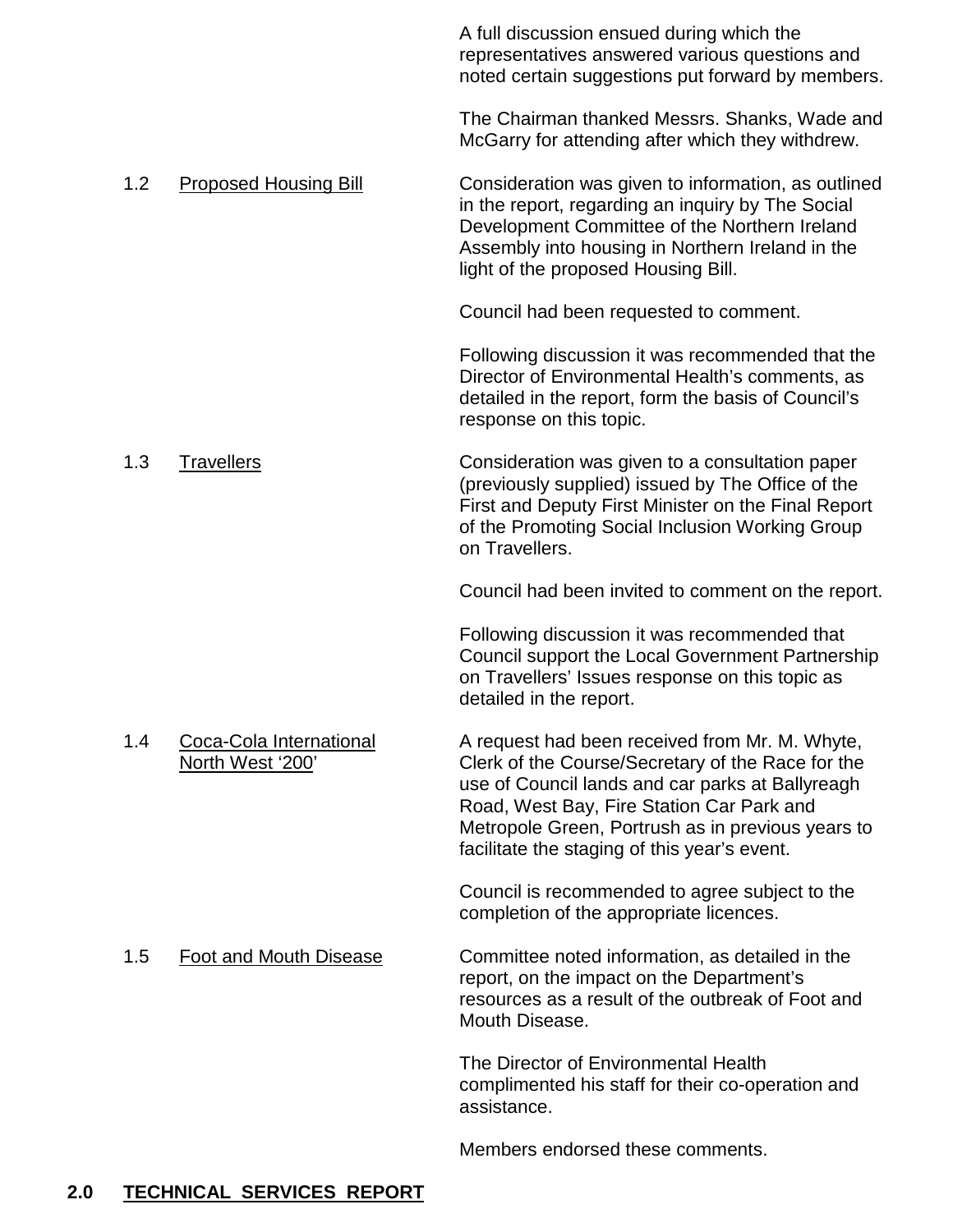The Report of the Director of Technical Services was considered (previously supplied).

Matters arising:

- 2.1 Disabled Drivers The Chairman welcomed Mrs. A. Collins of Shopmobility, who was in attendance to address Committee. Mrs. Collins elaborated on the role and remit of Shopmobility whose function was to encourage greater independence for the disabled through enhanced mobility when shopping. Mrs. Collins outlined the work undertaken by Shopmobility, Belfast and of the organisation's plans to expand its operation to other towns in the Province. Discussion ensued on this topic during which Mrs. Collins answered various members' questions. It was noted that the Town Centre Partnership had discussed the possibility of establishing a Shopmobility scheme in Coleraine. The Chairman thanked Mrs. Collins for her informative presentation after which she withdrew. 2.2 Craigahulliar Landfill Site - As part of Council's commitment to develop Interpretative Centre community education on sustainability and recycling, discussions had been held with a number of interested parties regarding the resourcing of an Interpretative Centre and Geological Trail at Craigahulliar Landfill Site. Recommended: That Council approve, in principle, the further development of the scheme and assessment of final costs and funding opportunities. Final proposals for the project would be presented to Committee at a later date. 2.3 Craigahulliar Landfill Site - Eight tenders had been received for the develop-
- Second Phase Site.

Tender for Development of ment of the second phase of Craigahulliar Landfill

### **Contractor Tender Total**

- 1. TAL Ltd. 629,571.40
- 2. Whitemountain Quarries Ltd.\* 692,928.27
- **£**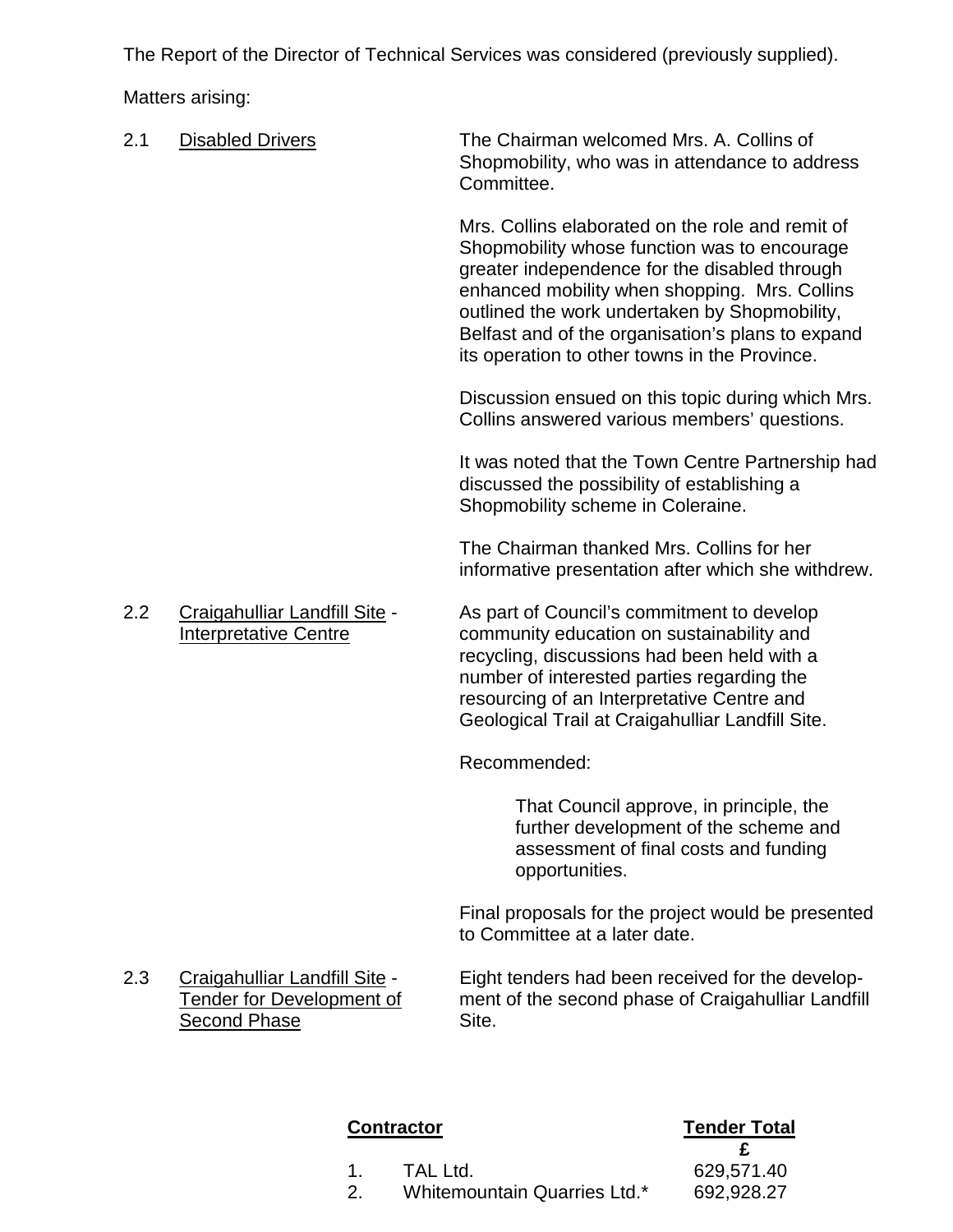| 3.             | Earney Contracts Ltd.   | 768,280.80 |
|----------------|-------------------------|------------|
| 4.             | F.P. McCann Ltd.        | 789,209.95 |
| 5.             | Gibson (Banbridge) Ltd. | 793,641.75 |
| 6.             | R.J. Maxwell & Son Ltd. | 833,727.80 |
| $\overline{7}$ | B. Mullan & Sons*       | 941,192.00 |

8. Crawford Contracts Ltd.\* 1,095,975.80

\*Minor arithmetical errors on these tenders were corrected.

It was decided to omit the gas flaring system from this contract, but to include all necessary gas vents, pipework and connections for the gas collection system.

The lowest tender included £18,000 of dayworks allowances and £50,000 contingency sum. The net tender total for the work items is, therefore, £561,571.40.

Recommended:

That Council accept the lowest tender from TAL Ltd. in the sum of £629,571.40.

2.4 Bitmac Re-Surfacing to Tennis Two tenders had been received for bitmac re-Courts at Portrush Recreation surfacing work to tennis courts at Portrush Grounds **Recreation Grounds**.

> £ 1. R.J. Maxwell & Son Ltd., Coleraine 27,633.50 2. Patrick Bradley Ltd., Kilrea 33,933.00

> > Recommended:

That Council accept the lowest tender from R.J. Maxwell & Son Ltd., Coleraine in the sum of £27,633.50.

2.5 Atlantic Circle, Portstewart Consideration was given to information, as detailed in the report, regarding the provision of railings some 320m in length along the recently upgraded pathway at Atlantic Circle, Portstewart.

> Following discussion it was recommended that Council agree to:

- 1. Erect a protective railing along the pathway at Atlantic Circle of the same design as that erected on Portstewart Promenade at an estimated cost of £65,000;
- 2. In the event of the Department of Regional Development - Roads Service providing a similar railing at Kinora Terrace, Portstewart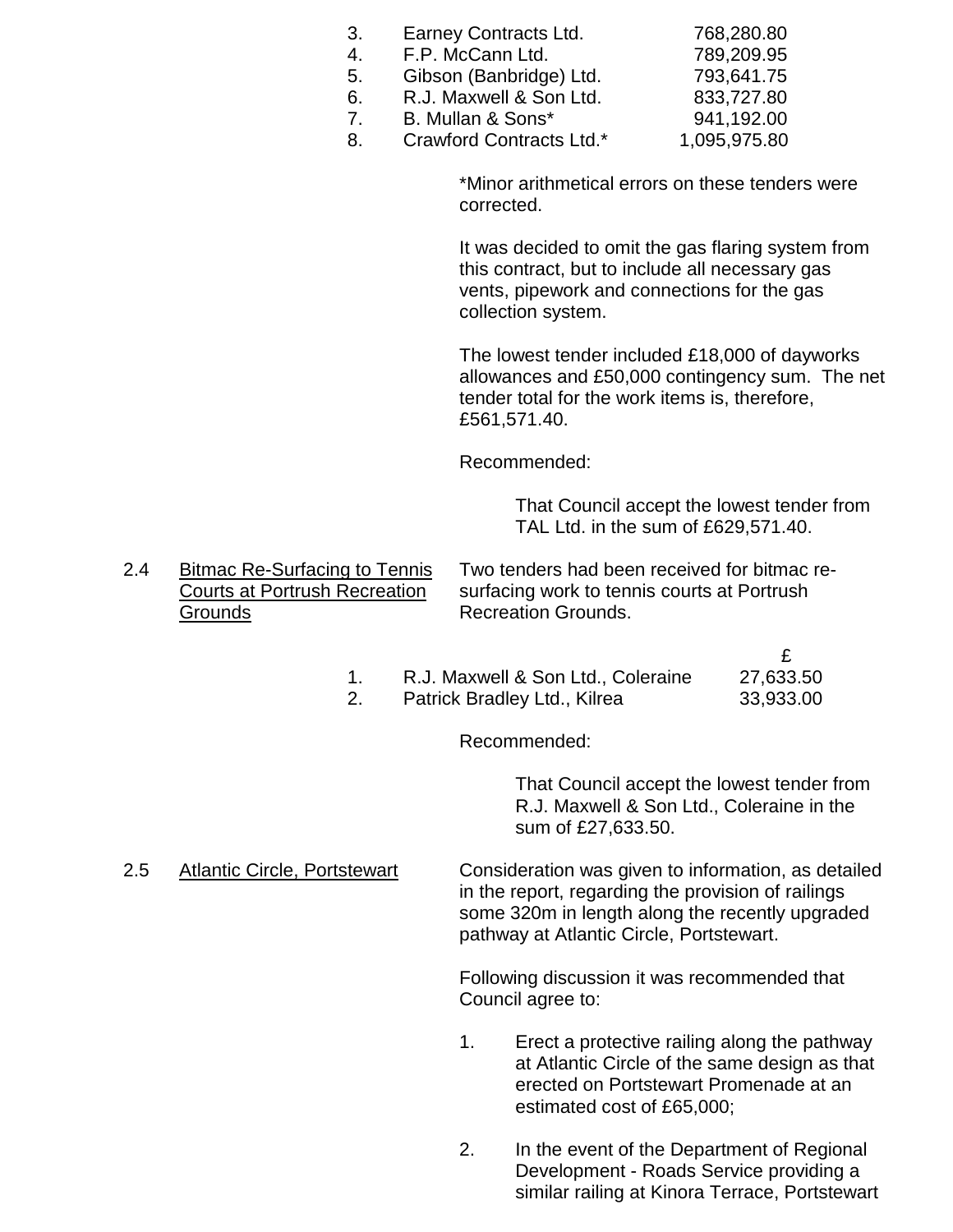to pursue the possibility of a joint contract for the entire works.

Other similar paths within the Borough were now being assessed and a further report would be provided to Committee in due course.

#### 2.6 Department of Regional Development – Roads Service

**Coleraine** 

2.6.1 Disabled Parking The Department proposed to provide a disabled Bay – Lodge Road, parking bay adjacent to 8 Lodge Road, Coleraine.

Council is recommended to support the proposal.

2.6.2 Circular Road Car Problems had been experienced with regard to the Park, Coleraine **availability of parking for residents in the small car** park at Circular Road, Coleraine. Roads Service advised that this situation could only be resolved if the Housing Executive agreed to resume ownership of the car park.

> To address parking on the access road to the car park the Department proposed to introduce a "NO WAITING AT ANY TIME" restriction on both the east and west sides of the access roadway.

Following discussion it was agreed that the Director of Technical Services advise Roads Service and the Housing Executive of Council's support for the Executive resuming ownership of the car park.

Committee, however, considered that the proposed restriction on the access road would be counterproductive.

#### 2.7 Entertainments Licence

2.7.1 Grant of Licence An application for the grant of an Entertainments Licence had been received in respect of:

Comfort Hotel, 73 Main Street, Portrush

Recommended:

That an Entertainments Licence be granted.

2.8 Street Trading Licence An application for the grant of a Street Trading Licence had been received from:

Mr. N. Law, 25 Old Antrim Road, Ballymena

Recommended: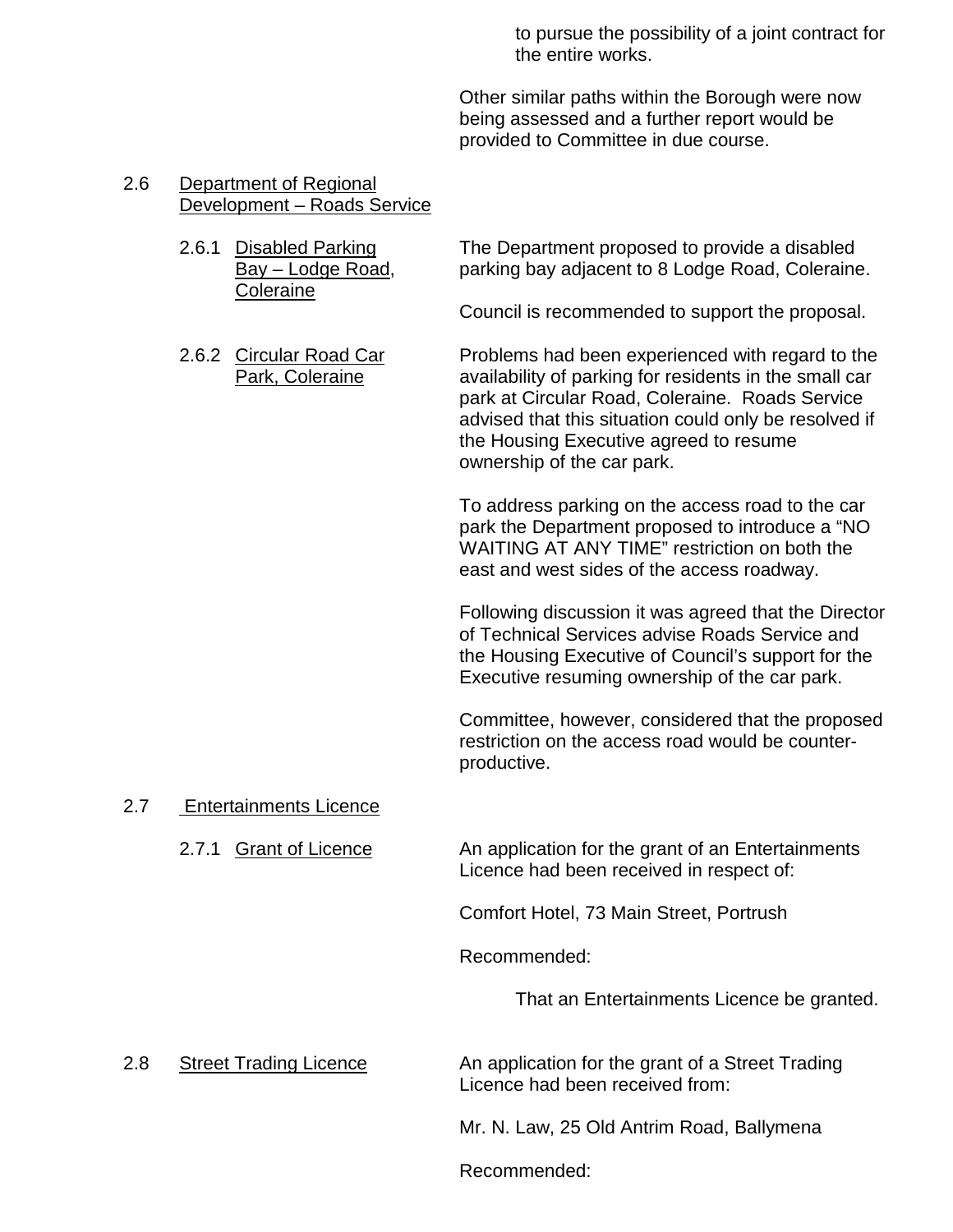That a Street Trading Licence be granted.

- 2.9 Building Control
	- 2.9.1 Approvals Approval had been given for forty-two applications.
	- 2.9.2 Inspections In response to members' questions, the Principal Building Control Officer detailed the mandatory inspections carried out by the Department and the inspection process, in the event of work having commenced prior to the granting of formal building control approval.
- 2.10 Environment Officer Committee noted that arrangements had been Appointment made to employ the additional Environment Officer through Arena Network. The cost of the post being funded by the landfill tax refunds scheme. 2.11 Portstewart Town Hall Committee noted that repair works to Portstewart Town Hall had now been completed.

In response to a member's question the Director of Leisure Services advised that information on the use of Council facilities was available.

# **3.0 LEISURE SERVICES REPORT**

The Report of the Director of Leisure Services was considered (previously supplied).

Matters arising:

| 3.1 | Dunluce Centre, Portrush                   | The Dunluce Centre had recently participated in<br>the Causeway Initiative's pilot sustainable Tourism<br>Support Scheme.                                                                                                                                                            |
|-----|--------------------------------------------|--------------------------------------------------------------------------------------------------------------------------------------------------------------------------------------------------------------------------------------------------------------------------------------|
|     |                                            | It was proposed to convert the Centre's toilet<br>blocks to high efficiency toilets to reduce energy<br>costs, as detailed in the report. The cost of the<br>scheme was £19,293 and the Causeway Initiative<br>had offered grant of 75%. The net cost to Council<br>would be £4,823. |
|     |                                            | Council is recommended to accept the grant<br>offered and proceed with the scheme.                                                                                                                                                                                                   |
| 3.2 | <b>Coleraine Borough Arts</b><br>Committee | Coleraine Borough Arts Committee had requested<br>assistance of £7,000 from Council to enable it to<br>continue developing the Arts in the Borough.                                                                                                                                  |
|     |                                            | Recommended:                                                                                                                                                                                                                                                                         |
|     |                                            | That Council contribute £6,750 as allocated<br>in the 2001/02 estimates.                                                                                                                                                                                                             |

3.3 Castlerock Pool The developer of the property at the former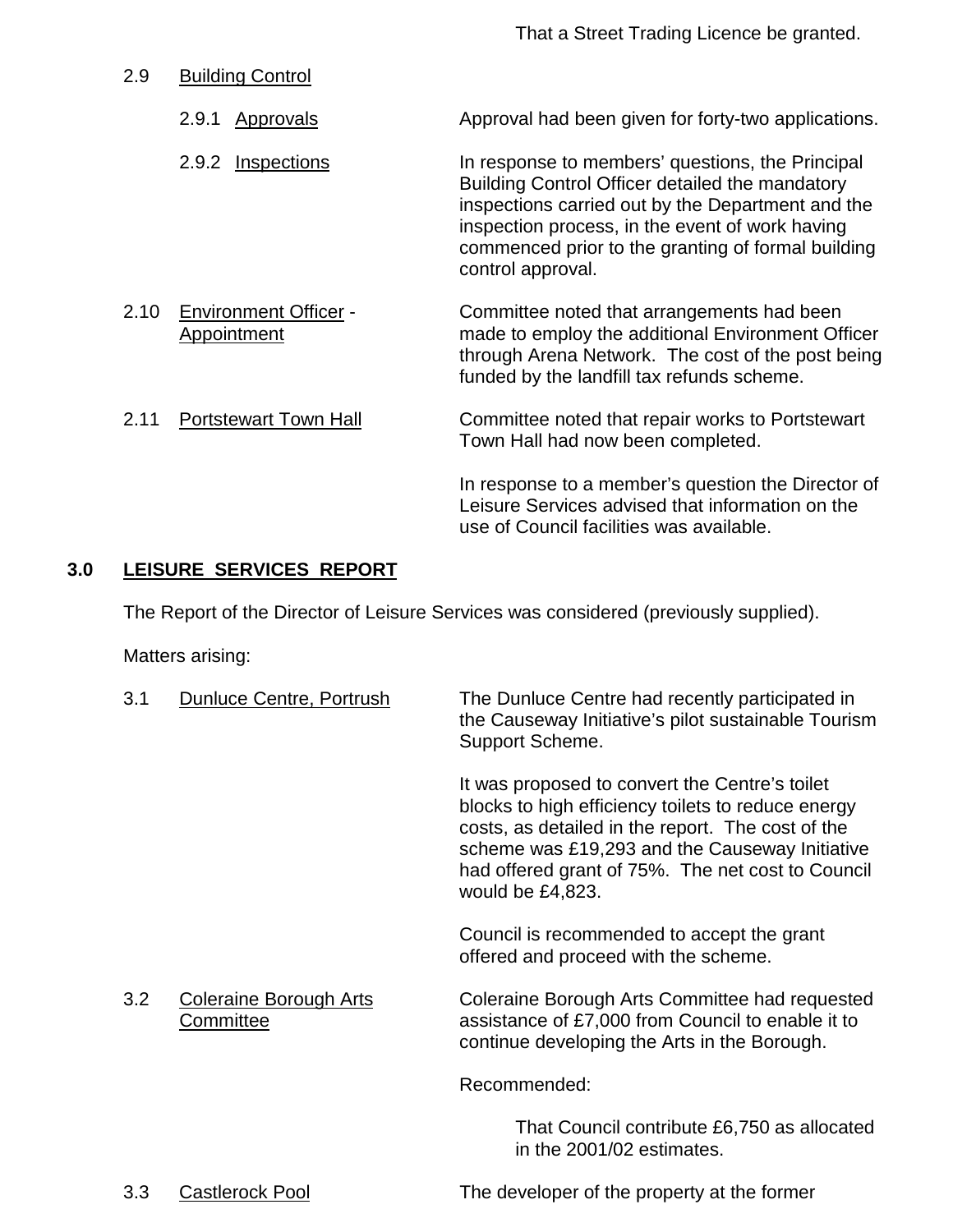Castlerock Swimming Pool had requested permission to grade the land adjacent to the site acquired from Council to facilitate his proposed development.

Council is recommended to agree.

The developer had also requested permission to use the land adjacent to the former pool complex for a temporary period of 18 months for a site office and storage purposes.

Council is recommended to agree subject to an appropriate rental and completion of legal formalities.

3.4 'Drive-In' Church – East Rev. E. Stewart had requested permission to use Strand Car Park, Portrush the East Strand Car Park, Portrush on Sunday evenings from  $15^{th}$  July –  $12^{th}$  August, 2001 for a 'Drive-In' Church.

> Council is recommended to agree as in previous years.

3.5 Aghadowey Short Circuit The Motor Cycle Road Racing Club of Ireland had requested assistance from Council for the staging of the short circuit races at Aghadowey on 13<sup>th</sup> and  $14<sup>th</sup>$  April, 2001. This year would be the 25<sup>th</sup> anniversary of the Club.

> Following discussion it was proposed by Alderman Watt, seconded by Councillor Mullan and recommended that Council contribute £1,000 towards the staging of the event in its  $25<sup>th</sup>$  year.

3.6 Licensing of Small Vessels Consideration was given to information, as detailed in the report, regarding a request from the Maritime and Coastguard Agency for Council to become a Certifying Authority for the Small Vessel Codes of Practice Scheme.

> Following discussion it was recommended that Council encourage the Scheme. However, the statutory certifying function should remain with the Maritime and Coastguard Agency.

3.7 Skateboarding This topic had been referred to Committee for consideration from the February meeting of the Policy and Development Committee.

> The Director of Leisure Services reported that a request had been received from 'Triangle Skate System' to address Committee on skateboarding provision.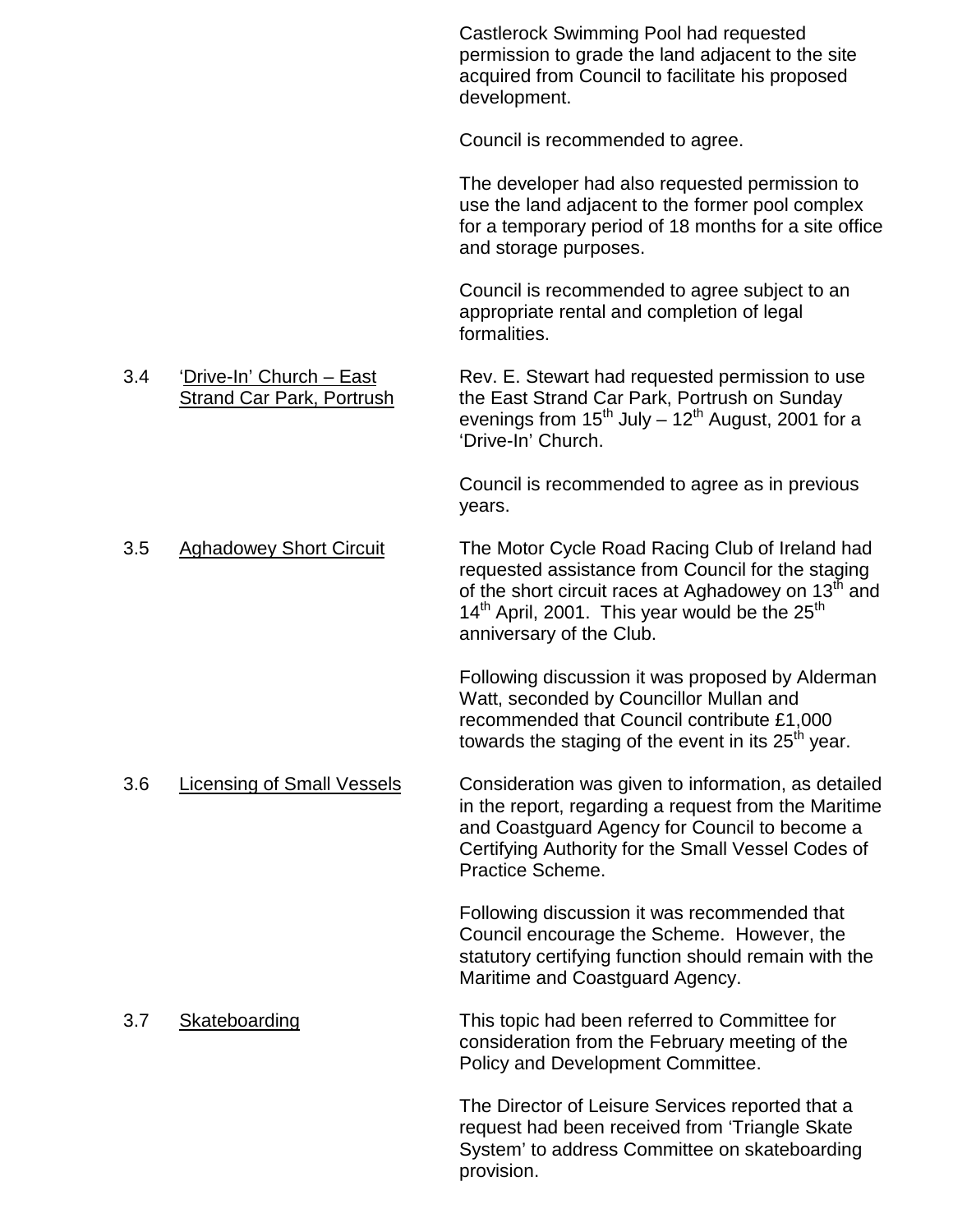Following discussion it was agreed to invite a representative from 'Triangle Skate System' to address the April meeting of Committee.

3.8 Coleraine International Committee noted information, as detailed in the Choral Festival **The Choral Festival report**, on the Fourth International Choral Festival scheduled for the University of Ulster on 24<sup>th</sup> March, 2001.

> The Director of Leisure Services congratulated the Leisure Services Officer on his organisation of the event.

> A decision would be taken this week whether the Festival would proceed in view of the current Foot and Mouth outbreak.

# **4.0 ILLEGAL CAR RALLY, PORTRUSH**

Reference was made to the environmental damage caused as a result of the illegal car rally recently staged at Lansdowne Crescent, Portrush.

Council's staff were congratulated on their work during the clean-up after the rally.

#### **5.0 NORTHERN IRELAND MILK CUP - GALA DINNER**

Reference was made to the allocation of places at the table for twelve taken by Council at the Milk Cup Gala Dinner on 15<sup>th</sup> March, 2001 at the Galgorm Manor Hotel, Ballymena.

The Mayor advised the allocation of places had been decided following a meeting between the Chairman of Committee and herself.

Noted.

### **6.0 ADDITIONAL ENFORCEMENT OFFICER**

Reference was made as to progress regarding the employment of an additional Enforcement Officer.

The Director of Technical Services advised that this matter was being expediated.

#### **7.0 ALBERT HARBISON CONSERVATORY - COUNTY HALL GROUNDS**

Reference was made to the dilapidated condition of the conservatory at the County Hall Grounds, Coleraine provided by Council in the 1970's in memory of the former Parks Superintendent, Mr. Albert Harbison.

The Director of Leisure Services advised that this matter had already been raised with the County Hall Management.

The Director of Leisure Services would convey Council's concerns regarding this topic.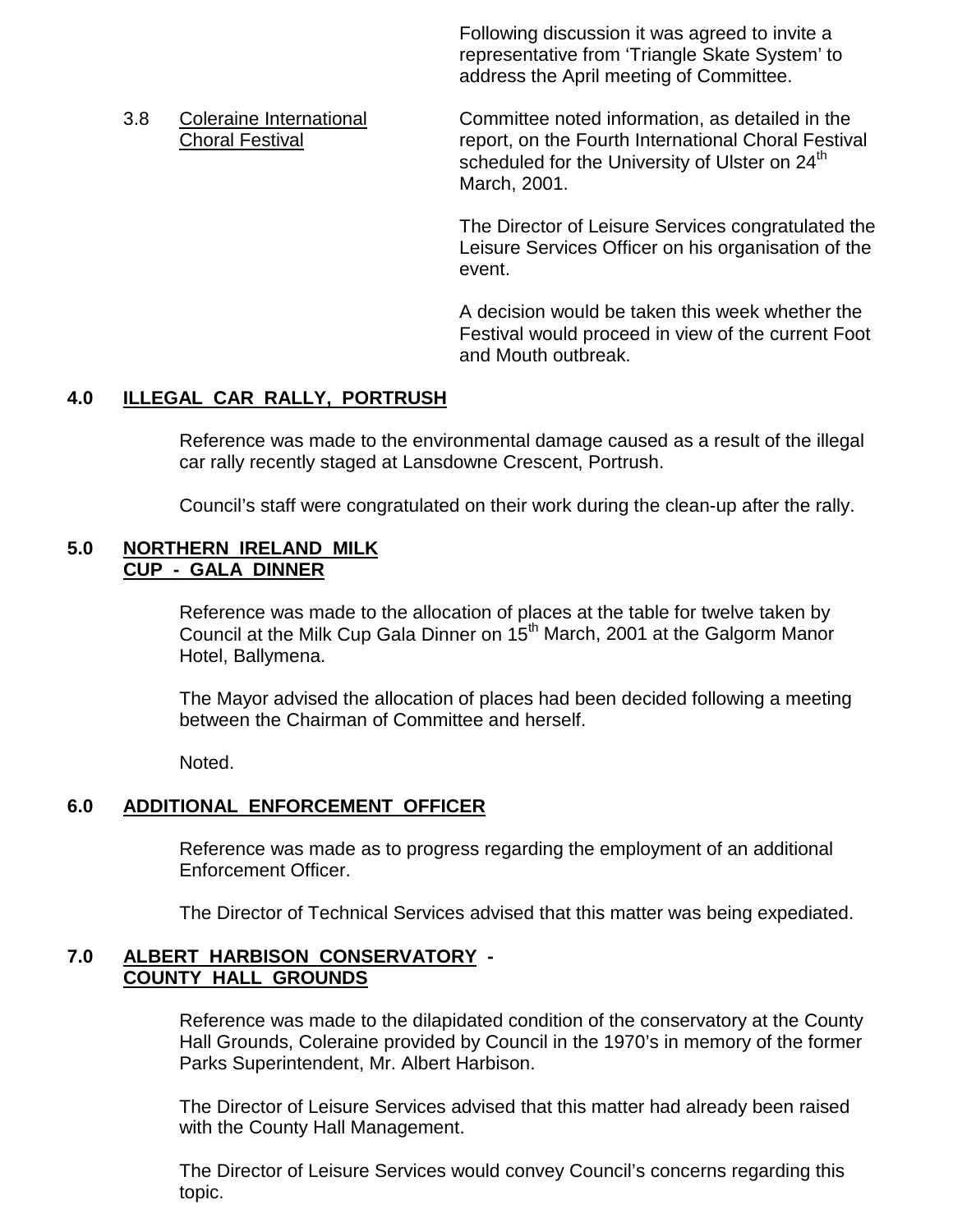# **8.0 LOCAL SOCCER PITCHES**

Reference was made to the ongoing closure of local soccer pitches as a result of the Foot and Mouth outbreak.

The Leisure Services Officer advised that Council was following the advice of the I.F.A. and a decision with regard to this weekend's matches was expected later in the week.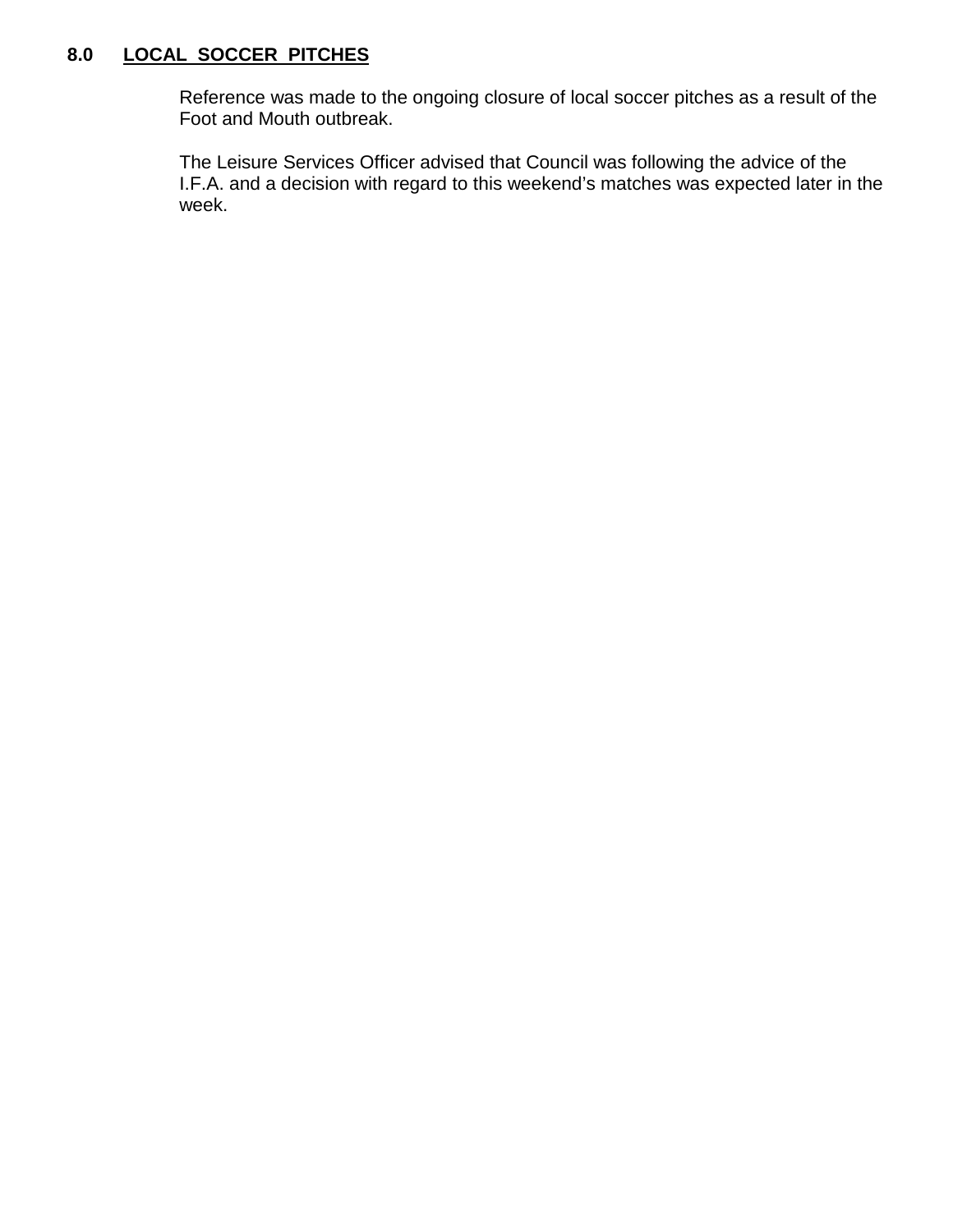#### **PLANNING COMMITTEE**

# **13TH March, 2001.**

**Present:** Councillor G. L. McLaughlin in the Chair

The Mayor, Councillor E. A. Johnston (Mrs.) (Items 1.0 – 3.2)

The Deputy Mayor, Councillor B. E. Dempsey (Mrs.)

#### **Aldermen**

C. S. Alexander (Ms.) W. J. McClure W. H. King W. J. Watt

### **Councillors**

E. T. Black (Mrs.) D. McClarty  $($ ltems  $1.0 - 3.31)$   $($ ltems  $1.0 - 3.37)$ R. S. Bolton R. A. McPherson J. M. Bradley W. Mathews  $($ ltems  $3.1 - 5.0$ ) E. M. Mullan O. M. Church (Mrs.) (Items  $1.0 - 3.2$ ) W. T. Creelman E. O'Hara  $($ ltems  $1.0 - 3.2)$  (Items  $1.0 - 3.2)$ J. J. Dallat R. D. Stewart N. F. Hillis

#### **Also in**

**Attendance:** Mr. P. Fleming, BDP Planning (Item 1.0), Representatives from the Planning Service – Mr. A. Meenagh, Miss H. Clements and Miss J. McMath (Items  $2.0 - 3.37$ )

#### **Officers in**

**Attendance:** Town Clerk and Chief Executive, Director of Leisure Services (Item 1.0), Senior Environmental Health Officer (2.0 – 5.0) and Administrative Assistant

**Apologies:** Alderman Mrs. Armitage and Councillor Barbour

**1.0 MAJOR PLANNING APPLICATIONS - HOUSING DEVELOPMENT (ERECTION OF 111 NO. APARTMENTS AND 21 NO. TOWNHOUSES) ON LANDS AT WEST BAY, DHU VARREN, PORTRUSH REF. NOS. 0937/0938**

> The Chairman welcomed Mr. I. Stewart, Arcus Architects and Project Managers, Dr. Singleton, Planning Consultant and Mr. R. Weir, QC, who were in attendance to address Committee on behalf of the applicant, Seaport Investments Ltd.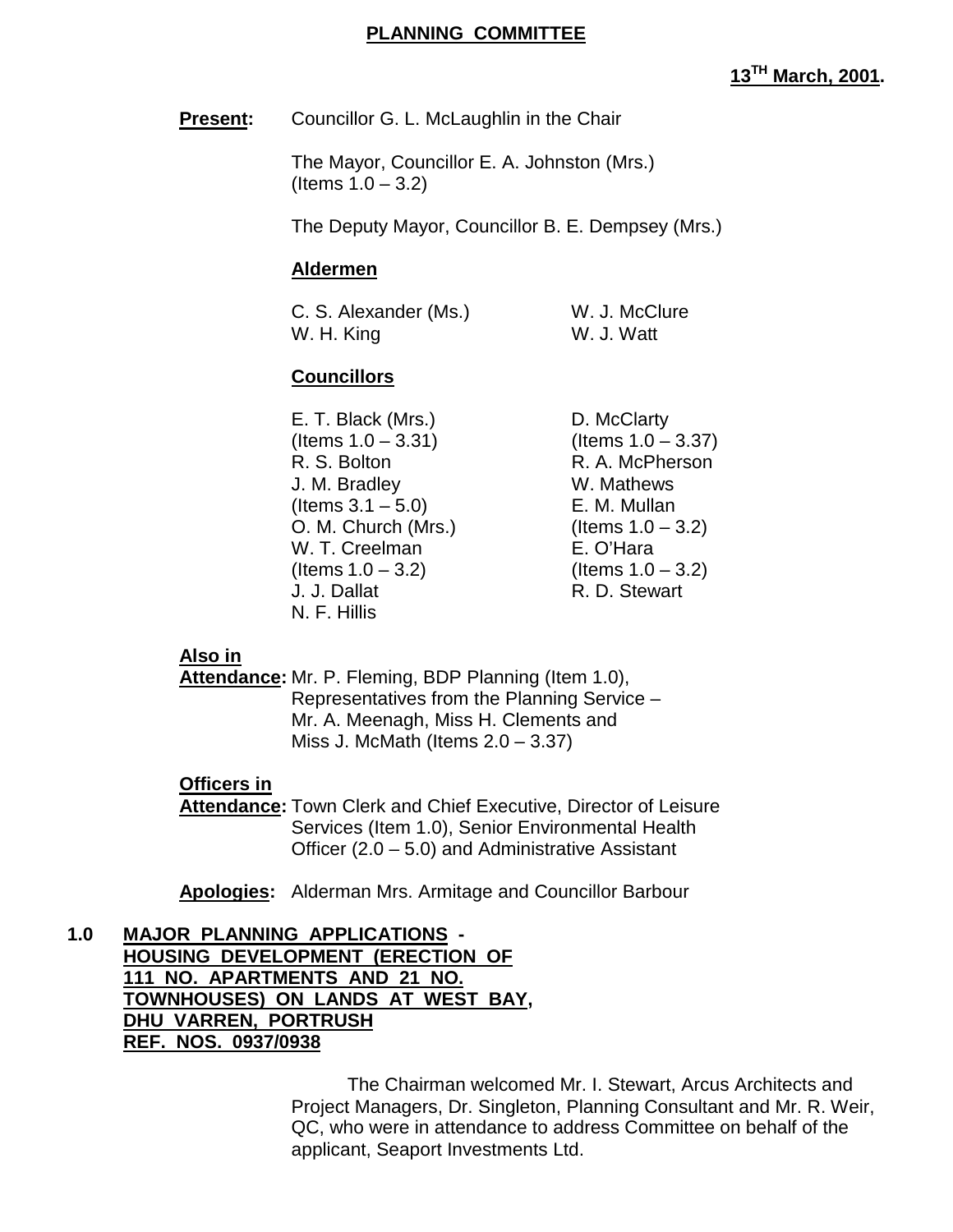Mr. Stewart illustrated the applications by means of a computer based model in 3D and Mr. Weir outlined the planning history of the site. The representatives answered various members' questions.

The Chairman welcomed Mr. C. Adjey who was in attendance to address Committee on behalf of Causeway Coast Communities Consortium, objectors to the proposal. Mr. Adjey elaborated on the objections to the scheme and considered that the land should remain zoned for amenity purposes as at present. The Consortium would support a Public Inquiry being held.

The Chairman welcomed Mr. R. H. Kay, Architect, Belfast, who was in attendance to represent local residents who were objecting to the scheme. The residents also considered that the land should be retained for amenity purposes.

Mr. Adjey and Mr. Kay answered various members' questions. The Chairman thanked the various representatives for their presentations.

Following further discussion it was agreed:

That a Special Planning Committee Meeting be held to further consider these applications.

Possible dates for the meeting would be considered at the Policy and Development Committee Meeting on 20<sup>th</sup> March, 2001.

### **2.0 WELCOME**

The Chairman welcomed Miss J. McMath to her first Planning Meeting.

### **3.0 PLANNING APPLICATIONS**

A list of eighty applications was considered (previously supplied).

### **NEW APPLICATIONS**

3.1 Application No. 9 C/2000/0970/F Erection of 3 no. dwellings at Cloonavin, 41 Portstewart Road, Coleraine for Mr. S. Sweeney The opinion of the Planning Service was to approve. No further representations had been received within the statutory consultation period. The Chairman welcomed Professor D.

Wilcock who was in attendance to voice objections on behalf of Cloonavin Residents' Group. Professor Wilcock requested that Council defer this application until the overall proposed scheme for Cloonavin site was to be considered.

Mr. I. Halliday addressed Committee on behalf of the applicant and explained the context and type of accommodation to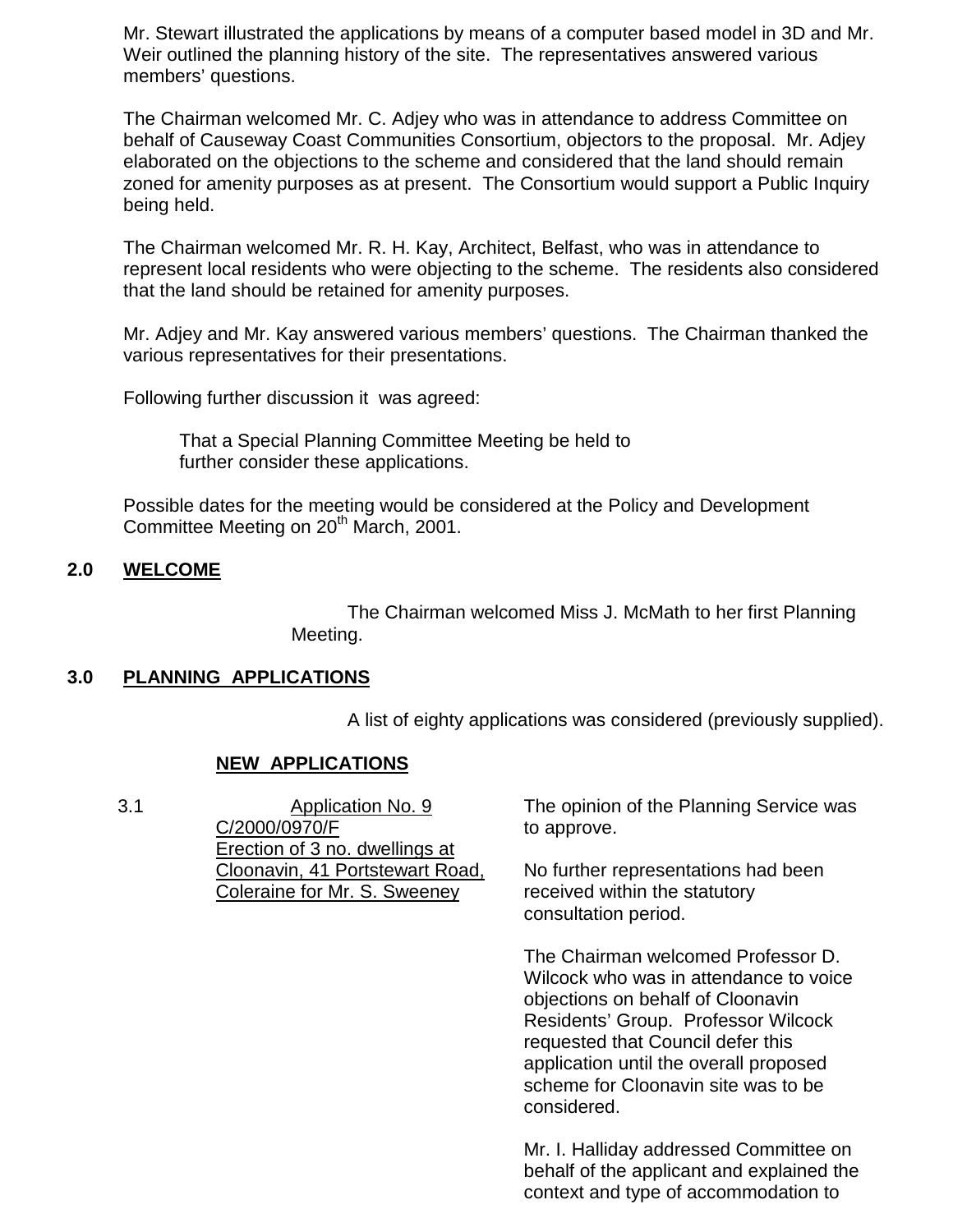|     |                                                                                                  | be provided.                                                                                                                                                                                                                                      |
|-----|--------------------------------------------------------------------------------------------------|---------------------------------------------------------------------------------------------------------------------------------------------------------------------------------------------------------------------------------------------------|
|     |                                                                                                  | Following discussion it was proposed by<br>Alderman McClure and seconded by<br><b>Councillor McPherson:</b><br>That the application be<br>deferred for one month<br>and be considered<br>in conjunction with the<br>main application.             |
|     |                                                                                                  | As an amendment it was proposed by<br>Alderman Watt and seconded by<br>Alderman King:                                                                                                                                                             |
|     |                                                                                                  | That the application be<br>approved.                                                                                                                                                                                                              |
|     |                                                                                                  | On being put to the Meeting the<br>amendment was lost, six members<br>voting in favour and twelve members<br>voting against.                                                                                                                      |
|     |                                                                                                  | The proposal was then put to the<br>Meeting and was subsequently carried,<br>twelve members voting in favour and<br>three members voting against.                                                                                                 |
| 3.2 | <b>Application No. 18</b><br>C/2001/0019/O<br>Proposed day nursery facilities on                 | The opinion of the Planning Service was<br>to approve.                                                                                                                                                                                            |
|     | <u>land adjacent to 58 Burnside Park,</u><br><b>Coleraine for Rainbows Day</b><br><b>Nursery</b> | The Planning Officer outlined the history<br>of the application and the issues raised<br>by the objectors.                                                                                                                                        |
|     |                                                                                                  | The Chairman welcomed Ms. A. M.<br>Greene who was in attendance to<br>address Committee on behalf of local<br>residents who were objecting to the<br>proposal. The residents requested that<br>the land in question be retained as open<br>space. |
|     |                                                                                                  | Mr. McCullough, the applicant,<br>addressed Committee and outlined the<br>proposed scheme and stressed that<br>there was a need for day nursery<br>facilities west of the Bann.                                                                   |
|     |                                                                                                  | Following discussion it was proposed by<br>Alderman McClure and seconded by<br><b>Councillor Bradley:</b>                                                                                                                                         |
|     |                                                                                                  | That the application be                                                                                                                                                                                                                           |

deferred for a Council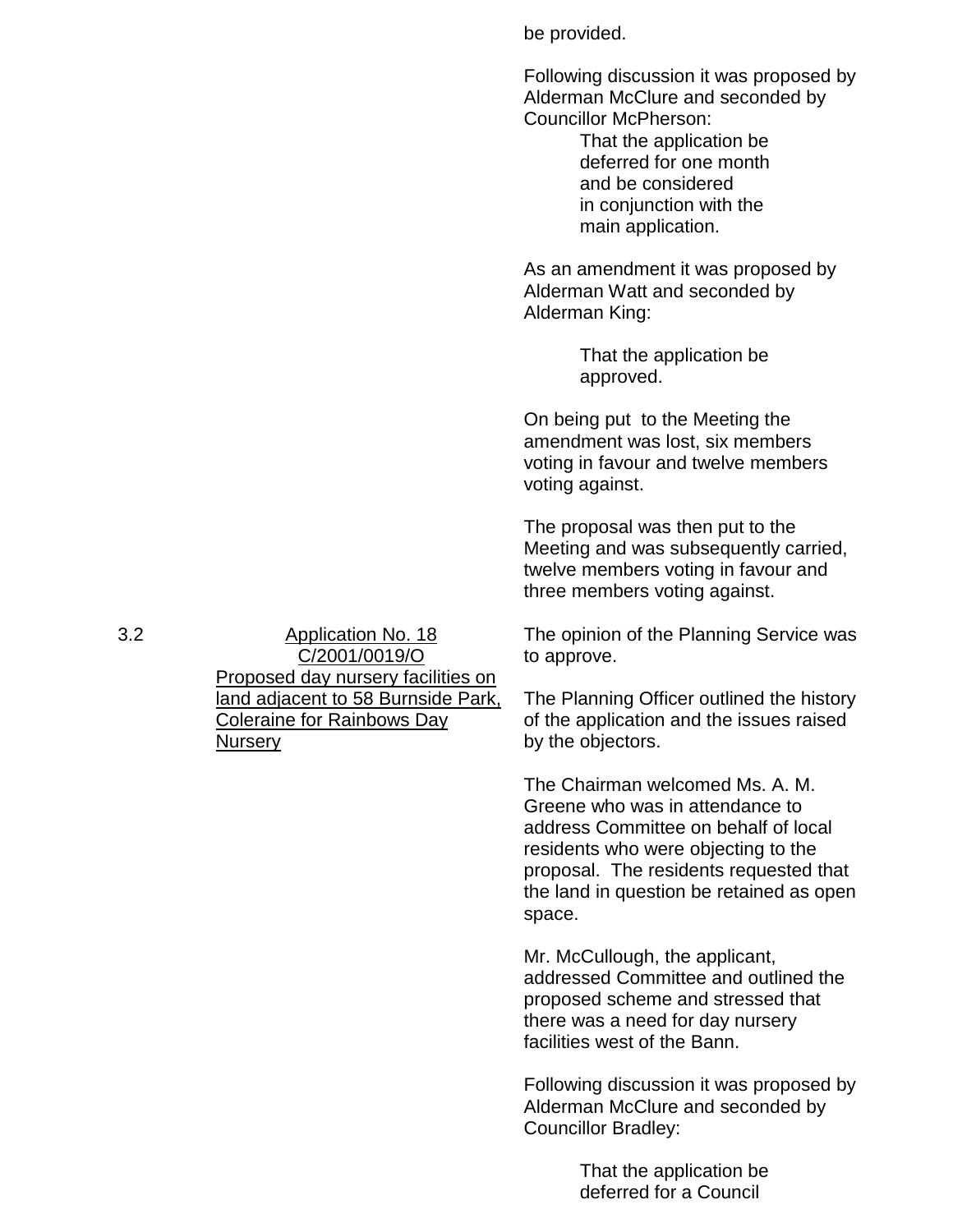site visit.

On being put to the Meeting the proposal was carried, thirteen members voting in favour and one member voting against.

#### **Applications Deferred from Previous Meeting**

3.3 Application No. D1 C/2000/0482/O Development of site for Static Caravan Park (with area reserved for 6 no. tourers) adjacent to 41 Ballyhackett Road, Castlerock for Mr. W. Purcell

3.4 Application No. D2 C/2000/0673/O Site for dwelling adjacent to 14 Moneysallin Road, Kilrea for Mr. S. O'Neill

3.5 Application No. D3 C/2000/0868/F Erection of 12.5 metre slimline Monopole mast with integrated trisector antenna, 1 no. 0.18m microwave dish, associated equipment cabinet and ancillary development thereto at site adjacent to car park opposite No. 84 Ballyreagh Road, Portstewart for One 2 One Personal

- 3.6 Application No. D4 C/2000/0907/F Erection of dwelling (two-storey) with detached garage adjacent to 77 Temple Road, Garvagh, Coleraine for Mr. D. McGoldrick
- 3.7 Application No. D5 C/2000/0945/F Site for Caravan Park (touring and static) on land adjacent to No. 55

The opinion of the Planning Service was to refuse.

It was agreed that the application be deferred for one week to facilitate further discussions with the applicant. If agreement could be reached the application would be approved otherwise it would be refused.

The opinion of the Planning Service was to refuse.

It was agreed that the application be deferred for two weeks to facilitate further discussions with the applicant.

If agreement could be reached the application would be approved otherwise the application would be refused.

The opinion of the Planning Service was to refuse.

Following discussion it was agreed that the application be deferred for one month to facilitate further discussions with the applicant regarding an alternative site.

The opinion of the Planning Service was to approve.

No representations had been received within the statutory consultation period and the application would be approved.

The opinion of the Planning Service was to refuse both applications.

It was agreed that the applications be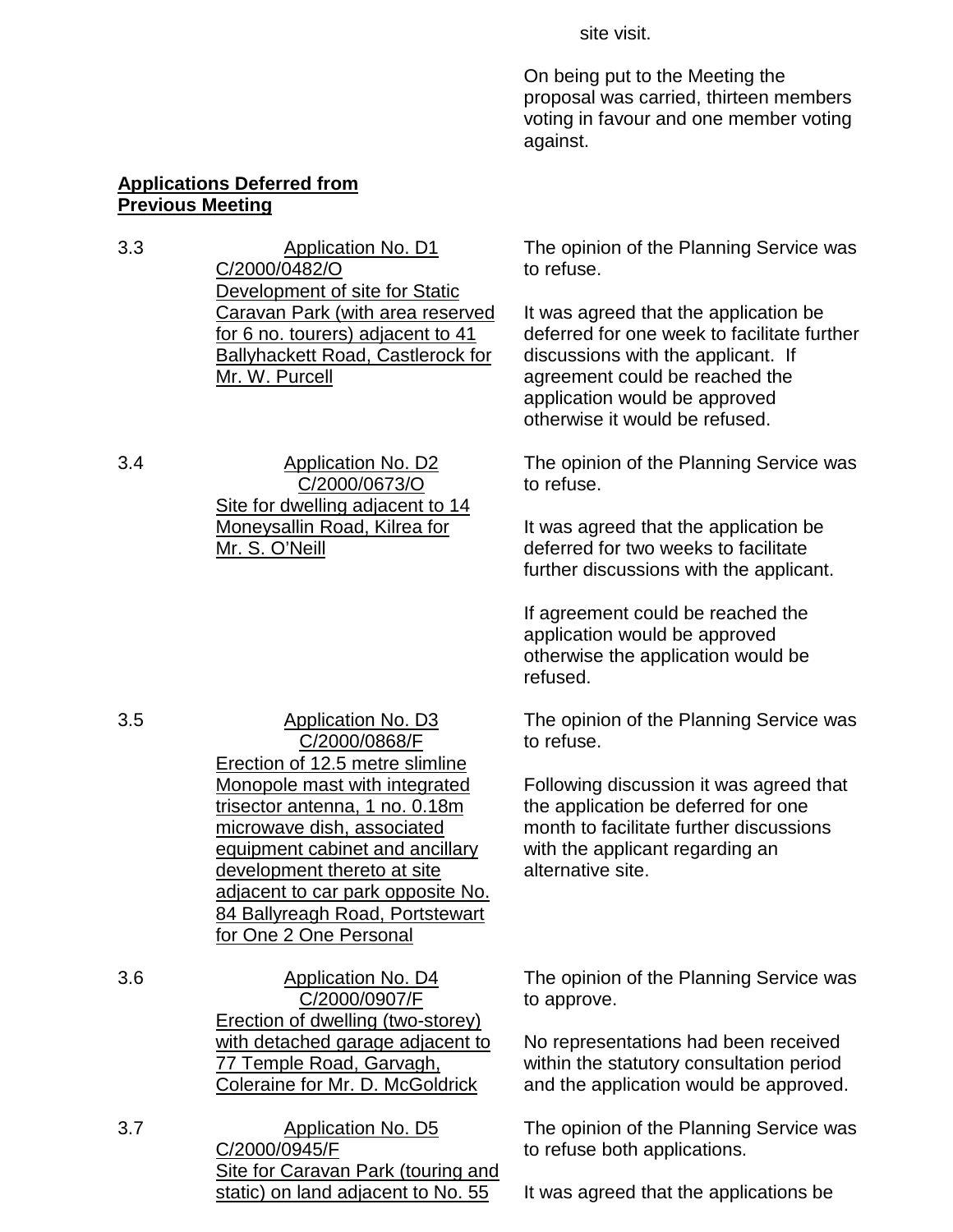|      | <b>Green Road, Coleraine for</b><br>Mr. R. Moody                                                                                                                                                    | deferred for one month for further<br>consideration by Planning Service.                             |
|------|-----------------------------------------------------------------------------------------------------------------------------------------------------------------------------------------------------|------------------------------------------------------------------------------------------------------|
|      | <b>Application No. D6</b><br>C/2000/0946/O<br>Site for two holiday apartments on<br>land to rear of No. 55 Green Road,<br>Coleraine for Mr. R. Moody                                                |                                                                                                      |
| 3.8  | <b>Application No. D7</b><br>C/2000/0979/O                                                                                                                                                          | The opinion of the Planning Service was<br>to approve.                                               |
|      | Site for dwelling at Craigmore<br>Road, Blackhill, Coleraine for Mr.<br>E. Heggarty                                                                                                                 | It was agreed that the application be<br>approved subject to conditions<br>regarding curtilage, etc. |
| 3.9  | <b>Application No. D8</b><br>C/2001/0023/F                                                                                                                                                          | The opinion of the Planning Service was<br>to approve.                                               |
|      | Conversion of garage to living<br>accommodation, erection of single<br>storey rear extension and front<br>elevation porch at 47 Cappagh<br><b>Grove, Portstewart for</b><br>Mr. and Mrs. V. Moloney | It was agreed that the application be<br>approved.                                                   |
| 3.10 | <b>Application No. D9</b><br>C/2001/0026/O                                                                                                                                                          | The opinion of the Planning Service was<br>to refuse.                                                |
|      | Site for dwelling to rear of 51 and<br>53 Ballygawley Road, Aghadowey,<br>Coleraine for Ms. J. McCafferty                                                                                           | The application had now been<br>withdrawn.                                                           |
| 3.11 | <b>Application No. D10</b><br>C/2001/0030/O                                                                                                                                                         | The opinion of the Planning Service was<br>to refuse.                                                |
|      | Site for dwelling at Moneybrannon<br>Road, Aghadowey, Coleraine for<br>Mr. J. Arthur                                                                                                                | It was agreed that if the application was<br>not withdrawn within one week it would<br>be refused.   |
| 3.12 | <b>Application No. D11</b><br>C/2001/0031/F                                                                                                                                                         | The opinion of the Planning Service was<br>to refuse.                                                |
|      | Boarding kennels for accom-<br>modation of dogs and cats<br>adjacent to 215a Loughan Road,<br><b>Coleraine for Mr. D. McCrum</b>                                                                    | It was proposed by Councillor<br>McPherson, seconded by Councillor<br>Dallat and agreed:             |
|      |                                                                                                                                                                                                     | That the application be<br>approved.                                                                 |

# **NEW APPLICATIONS**

3.13 Application No. 1 C/2000/0304/O **Site for extension to existing** creamery complex to provide (i) extended vehicle circulation and The opinion of the Planning Service was to approve.

It was agreed that the application be approved subject to conditions relating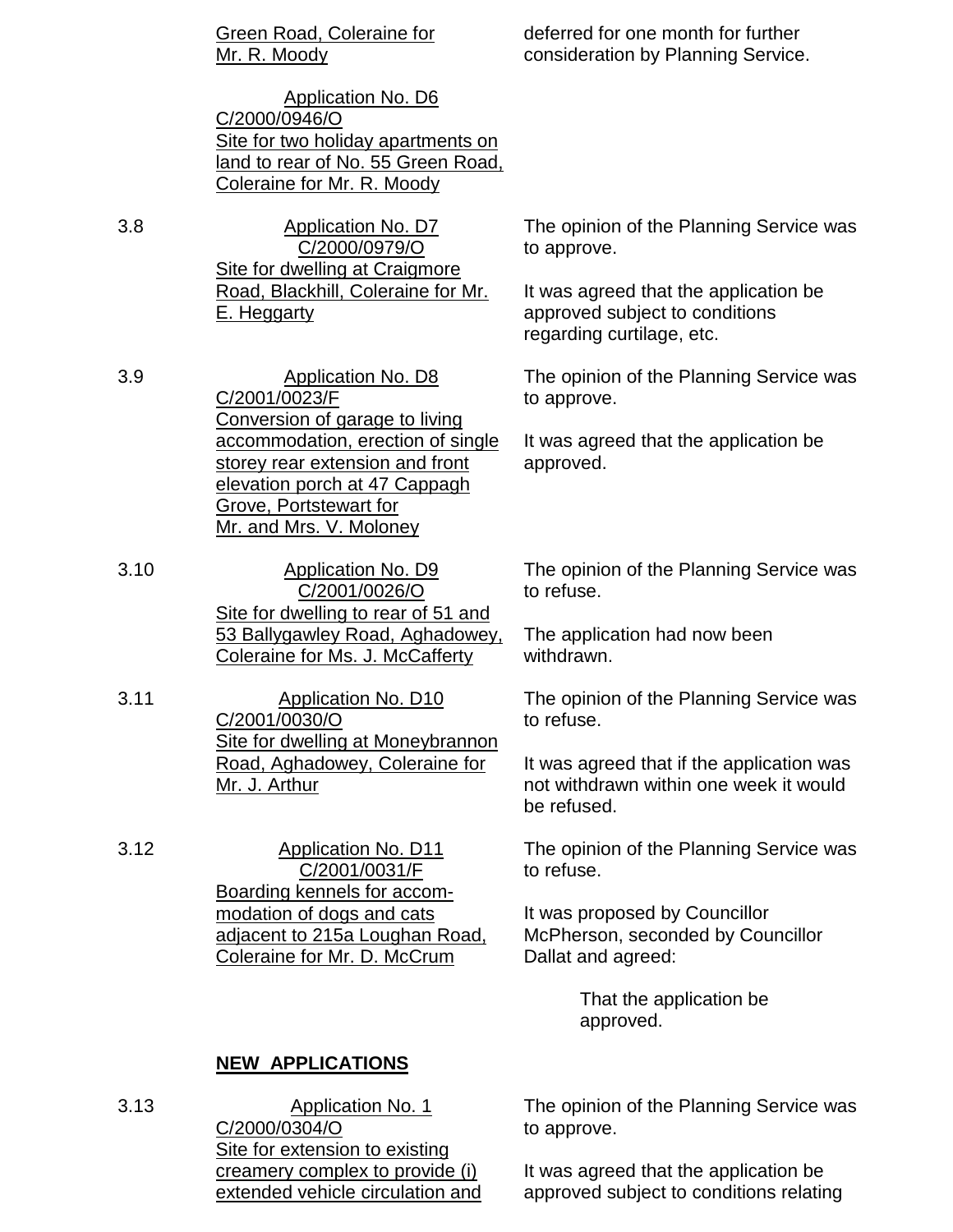access (ii) area for future plant extension and (iii) landscaped area at Ballyrashane Creamery, 18

to noise emission.

Creamery Road, Cloyfin, Coleraine for Ballyrashane Co-op Agric & Dairy

- 3.14 Application No. 2 C/2000/0609/F Erection of new garage (attached) at 361 Ballyness Park, Castleroe for Mr. G. Connor
- 3.15 Application No. 5 C/2000/0829/F Proposed restaurant complex consisting of 3 no. individual restaurants at vacant site – Dunhill Road, Coleraine for Pizza Hut Restaurant
- 3.16 Application No. 8 C/2000/0958/F Redevelopment of site for residential use – 16 self contained flats (four-storey building) at Nos. 4 – 8 Atlantic Circle, Portstewart for M C G Developments Ltd.
- 3.17 Application No. 11 C/2000/0983/LB To retain commercial brewery signs and satellite dish and erection of security cameras, also erection of sign lamps overhanging sign board at 19 Waterside, Coleraine for Mr. P. McCann
- 3.18 Application No. 13 C/2001/0003/O Site for dwelling with detached garage at rear of 44 Glenkeen Road, Aghadowey, Coleraine for Mr. J. McIlrath
- 3.19 Application No. 15 C/2001/0010/F Erection of 29 fishing stands on site at Portneal Lodge, 75 Bann Road, Kilrea for Kilrea Enterprise Group Ltd.

The opinion of the Planning Service was to refuse.

It was agreed that the application be deferred for one month to facilitate further discussions with the applicant.

The opinion of the Planning Service was to approve.

No representations had been received within the statutory consultation period and the application would be approved.

The opinion of the Planning Service was to approve.

No representations had been received within the statutory consultation period and the application would be approved.

The opinion of the Planning Service was to approve.

No representations had been received within the statutory consultation period and the application would be approved.

The opinion of the Planning Service was to approve.

No representations had been received within the statutory consultation period and the application would be approved.

The opinion of the Planning Service was to approve.

No representations had been received within the statutory consultation period and the application would be approved.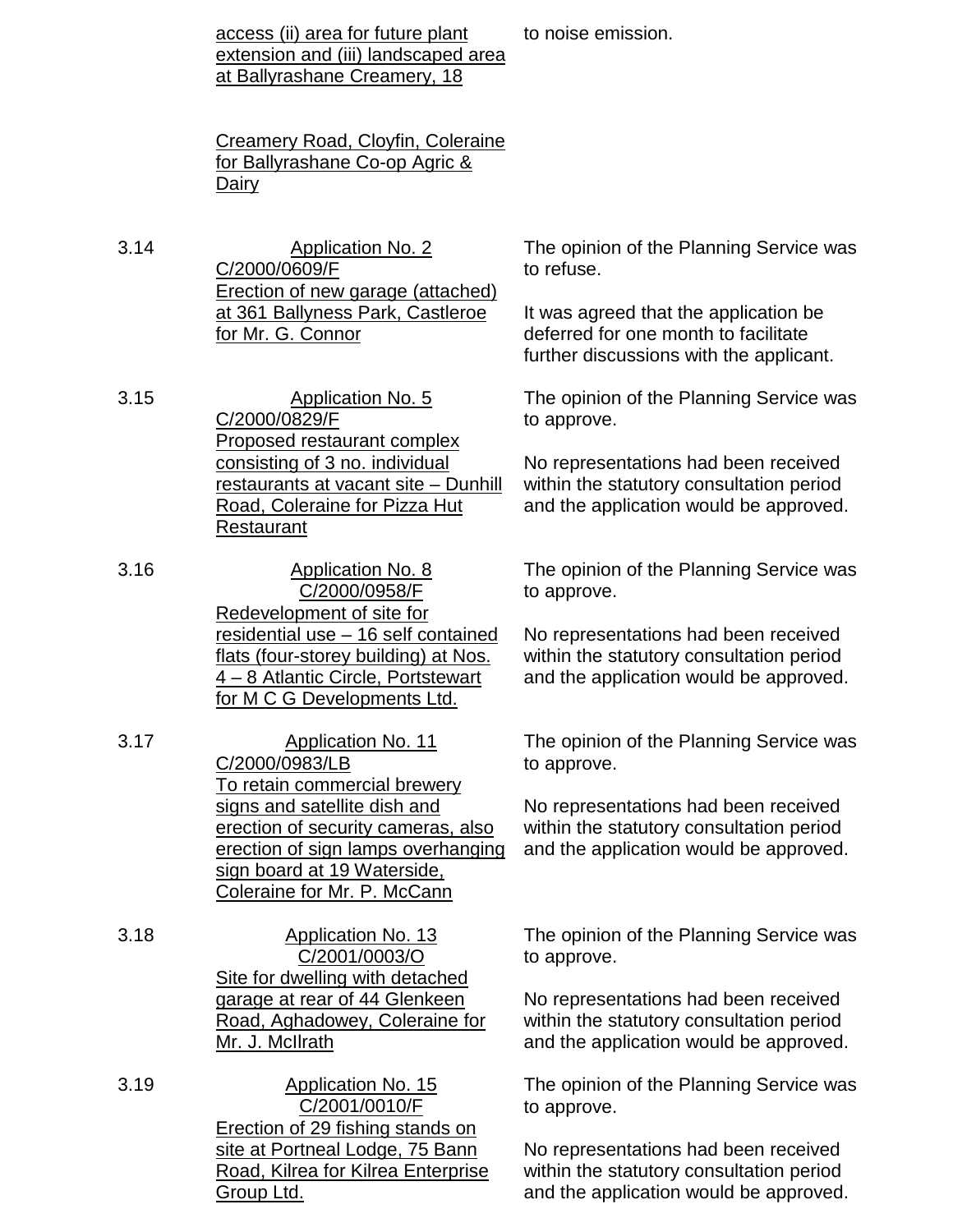| 3.20 | <b>Application No. 20</b><br>C/2001/0025/F<br>Proposed dwelling and detached                                                       | The opinion of the Planning Service was<br>to refuse.                                               |  |
|------|------------------------------------------------------------------------------------------------------------------------------------|-----------------------------------------------------------------------------------------------------|--|
|      | garage at site adjacent to 15<br><b>Ballygawley Road, Aghadowey,</b><br>Coleraine for Mr. and Mrs. E.<br><b>Millsopp</b>           | It was agreed that the application be<br>deferred for one month to facilitate an<br>office meeting. |  |
| 3.21 | <b>Application No. 21</b><br>C/2001/0032/F<br>Erection of two storey rear                                                          | The opinion of the Planning Service was<br>to refuse.                                               |  |
|      | extension to dwelling at 67 Dhu<br>Varren, Portrush for Mr. G. Lennox                                                              | It was agreed that the application be<br>deferred for one month to facilitate an<br>office meeting. |  |
| 3.22 | <b>Application No. 22</b><br>C/2001/0040/F<br>Demolition of existing buildings                                                     | The opinion of the Planning Service was<br>to refuse.                                               |  |
|      | and rebuilding as one (antiques<br>showroom, workshop and store) at<br>108 Dunluce Road, Portrush for<br>Mr. D. Alexander          | Alderman Ms. Alexander declared an<br>interest in this application.                                 |  |
|      |                                                                                                                                    | No further representations had been<br>received within the statutory<br>consultation period.        |  |
|      |                                                                                                                                    | It was agreed that the application be<br>deferred for one month to facilitate an<br>office meeting. |  |
| 3.23 | <b>Application No. 27</b><br>C/2001/0050/O<br>Four apartments (revised                                                             | The opinion of the Planning Service was<br>to refuse.                                               |  |
|      | proposal) at Fenagh Park,<br>Somerset, Coleraine for<br>Mr. R. Martin                                                              | It was agreed that the application be<br>deferred for one month to facilitate an<br>office meeting. |  |
| 3.24 | <b>Application No. 31</b><br>C/2001/0056/O<br>Site for replacement dwelling at                                                     | The opinion of the Planning Service was<br>to refuse.                                               |  |
|      | Clubhill, Garvagh (off Drumcroone<br>Road) for Mr. M. Holmes                                                                       | It was agreed that the application be<br>deferred for one month to facilitate an<br>office meeting. |  |
| 3.25 | <b>Application No. 33</b><br>C/2001/0058/F<br>Erection of 2 no. semi-detached                                                      | The opinion of the Planning Service was<br>to refuse.                                               |  |
|      | dwellings and replacement garage<br>with granny flat over at 31 Strand<br>Road, Portstewart for O'Kane<br>Devine Construction Ltd. | The application had now been<br>withdrawn.                                                          |  |
| 3.26 | <b>Application No. 34</b><br>C/2001/0059/O<br><b>Site for Dwelling at Altikeeragh</b>                                              | The opinion of the Planning Service was<br>to refuse.                                               |  |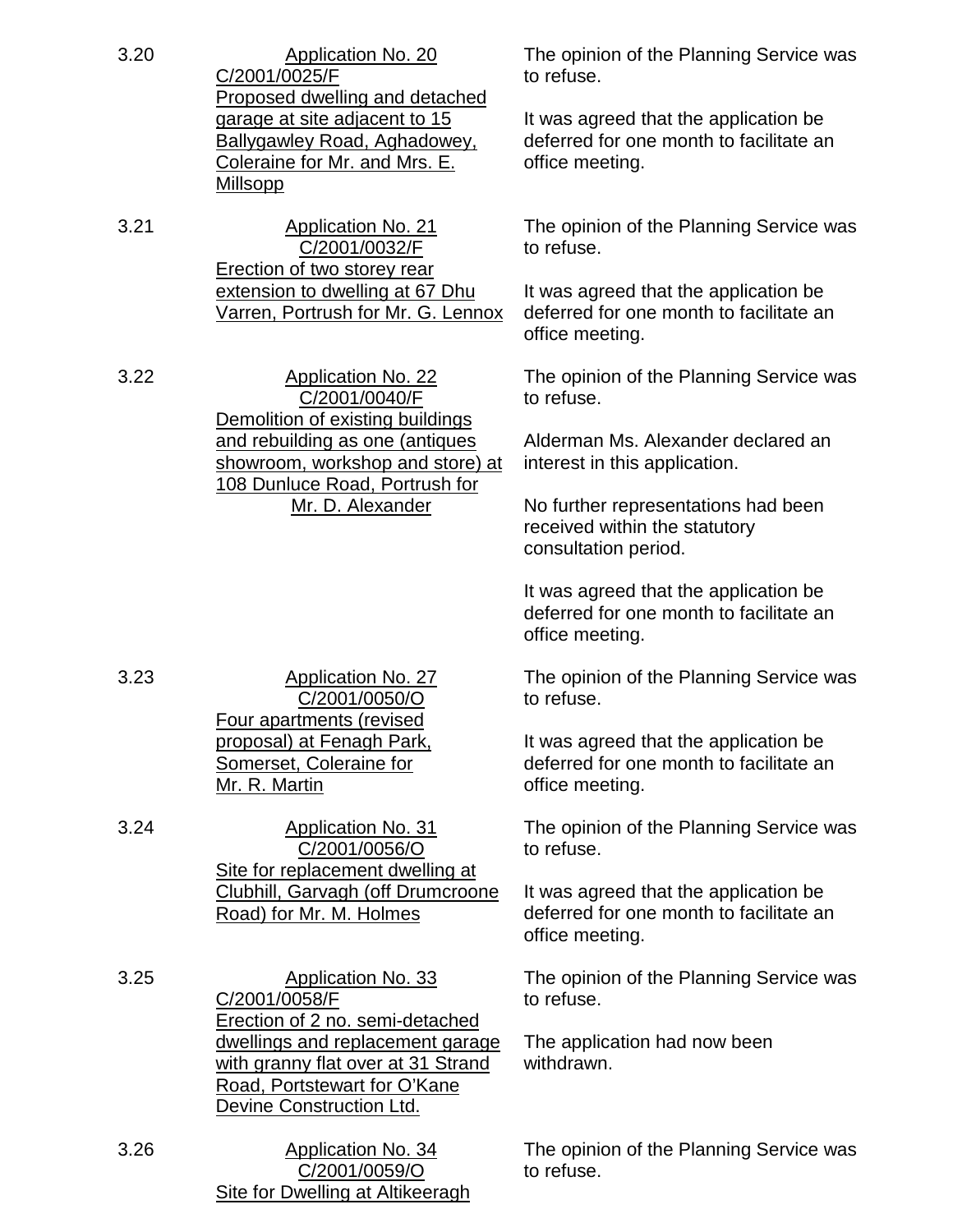Road (opposite Ballyhackett Primary School), Castlerock for Mr. M. O'Kane It was agreed that the application be deferred for one month to facilitate an office meeting. 3.27 Application No. 40 C/2001/0069/F Erection of new dwelling on land north west of 14 Gortycavan Road, Castlerock for Mr. D. Morgan The opinion of the Planning Service was to refuse. It was agreed that the application be deferred for one month to facilitate an office meeting. 3.28 Application No. 47 C/2001/0086/F Erection of 2 no. dwellings at sites 29 and 30 Meadowlands, Portstewart for Cromore Builders The opinion of the Planning Service was to refuse. It was agreed that the application be deferred for one month to facilitate an office meeting. 3.29 Application No. 49 C/2001/0088/O Proposed site for one-and-a-halfstorey dwelling adjacent to junction of Hillside Road and Temple Road, Garvagh for Mr. T. Smyth The opinion of the Planning Service was to refuse. It was agreed that the application be deferred for one month to facilitate an office meeting. 3.30 Application No. 53 C/2001/0096/F Proposed apartments at **45 Portstewart Road, Coleraine for** A.M.C. Developments The opinion of the Planning Service was to refuse. No further representations had been received with the statutory consultation period. It was agreed that the application be deferred for one month to facilitate an office meeting. 3.31 Application No. 55 C/2001/0098/O Site for dwelling at Craigmore Road, Ringsend, Coleraine for Mr. F. McGilligan The opinion of the Planning Service was to refuse. No representations had been received within the statutory consultation period. It was agreed that the application be deferred for one month to facilitate an office meeting. 3.32 Application No. 57 C/2001/0100/O Site for dwelling adjacent to 27 Brockagh Road, Garvagh for Mr. P. Higgins The opinion of the Planning Service was to approve. No representations had been received within the statutory consultation period and the application would be approved.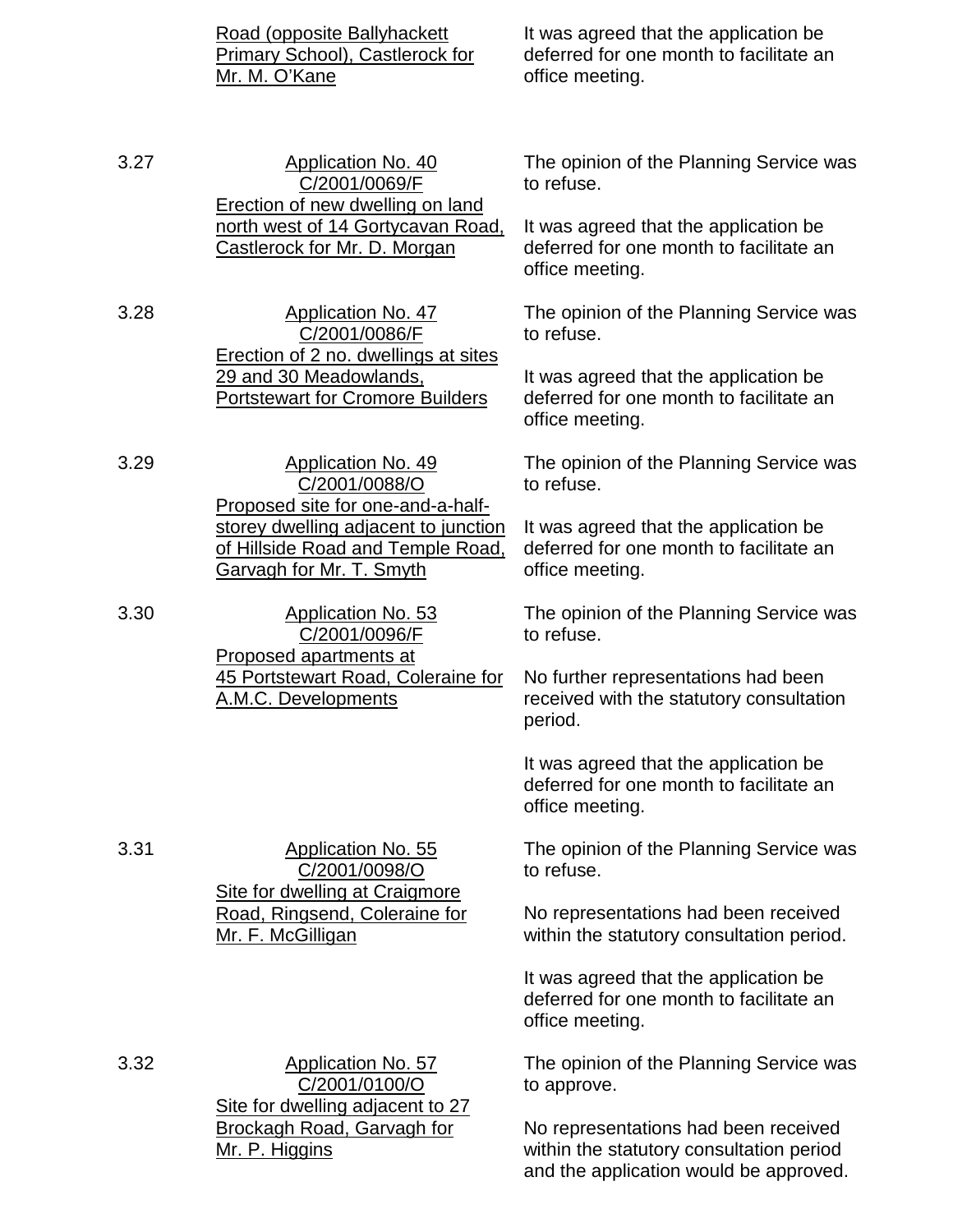| 3.33 | <b>Application No. 59</b><br>C/2001/0104/O<br>Site for replacement dwelling at<br><b>Grove Road, Swatragh for</b><br>Miss M. Bradley             | The opinion of the Planning Service was<br>to approve.                                                                                       |
|------|--------------------------------------------------------------------------------------------------------------------------------------------------|----------------------------------------------------------------------------------------------------------------------------------------------|
|      |                                                                                                                                                  | No representations had been received<br>within the statutory consultation period<br>and the application would be approved.                   |
| 3.34 | <b>Application No. 62</b><br>C/2001/0109/O<br>Site for dwelling and garage 100m<br>south of 11 Tamneyrankin Road,<br>Swatragh for Mr. J. Gunning | The opinion of the Planning Service was<br>to refuse.                                                                                        |
|      |                                                                                                                                                  | It was agreed that the application be<br>deferred for one month to facilitate an<br>office meeting.                                          |
| 3.35 | <b>Application No. 68</b><br>C/2001/0122/F                                                                                                       | The opinion of the Planning Service was<br>to refuse.                                                                                        |
|      | <b>Erection of dwelling and detached</b><br>double garage on lands adjacent<br>to No. 48 Ballyversal Road,<br>Coleraine for Mr. G. McElnay       | The application had now been<br>withdrawn.                                                                                                   |
| 3.36 | <b>Office Meeting</b>                                                                                                                            | The Planning Officer advised that in<br>view of the ongoing foot and mouth<br>outbreak it would not be appropriate to<br>hold site meetings. |
|      |                                                                                                                                                  | It was agreed that an office based<br>meeting be arranged for Thursday, 22 <sup>nd</sup><br>March, 2001 at Cloonavin.                        |
| 3.37 | <b>General Matter</b>                                                                                                                            | (a) White Gables, Portballintrae -<br>Footprint of replacement dwelling.                                                                     |

#### **4.0 MANAGEMENT BOARD REFERRAL SITE FOR APARTMENTS AT NOS. 8 AND 10 BAYHEAD ROAD, PORTBALLINTRAE C/2000/56**

Read letter from the Planning Service regarding the above planning application which had been referred to the Management Board for consideration.

Following careful consideration of the application the Management Board had concluded that planning permission should be granted.

Noted.

# **5.0 ILLNESS**

The Chairman referred to Councillor Barbour's recent illness and extended best wishes for a speedy recovery.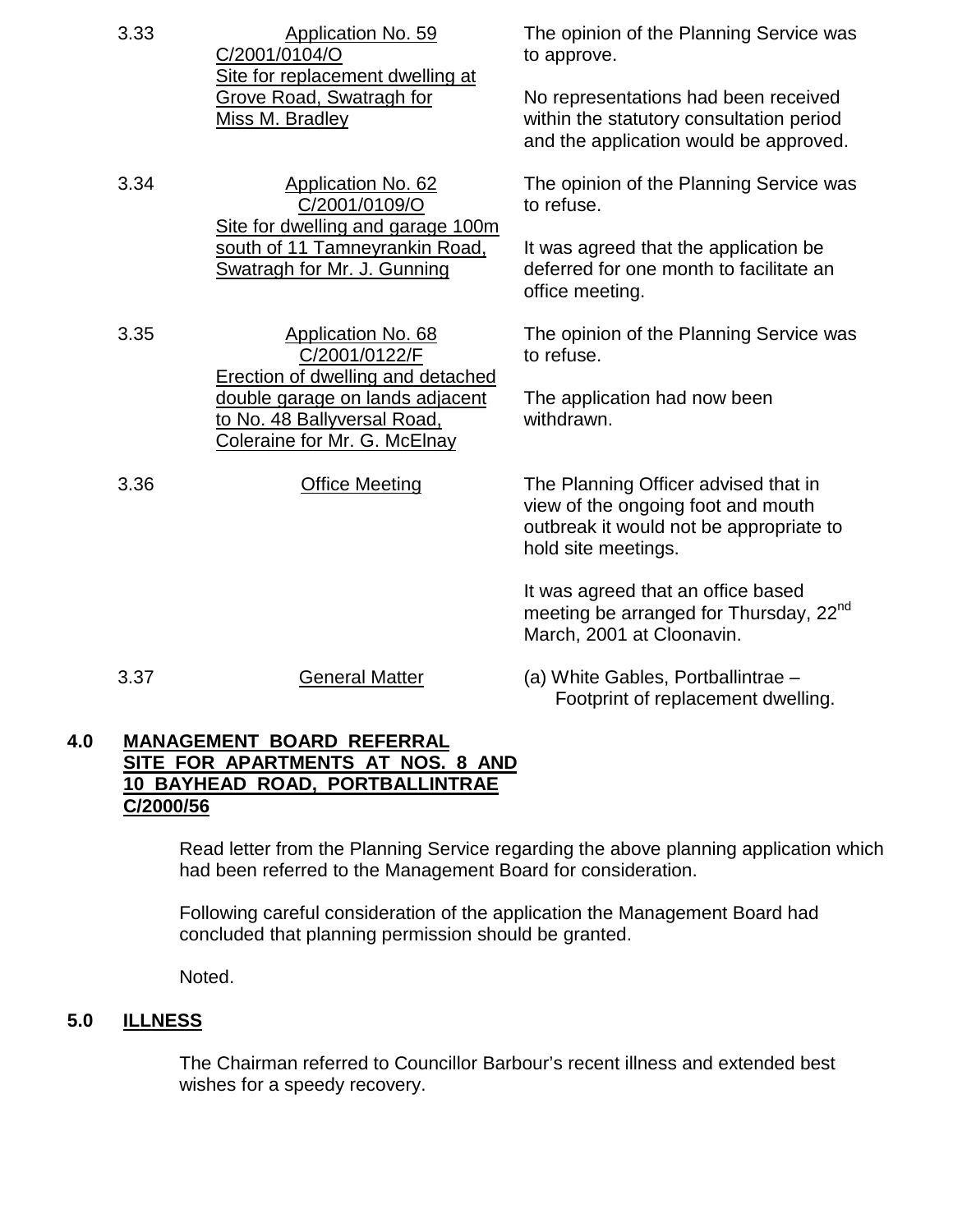### **POLICY AND DEVELOPMENT COMMITTEE**

## **20th March, 2001.**

| <b>Present:</b> | Councillor J. M. Bradley, in the Chair |
|-----------------|----------------------------------------|
|-----------------|----------------------------------------|

The Mayor, Councillor E. A. Johnston (Mrs.)

The Deputy Mayor, Councillor B. E. Dempsey (Mrs.)

#### Aldermen

P. E. A. Armitage (Mrs.) W. J. McClure W. H. King W. J. Watt

### **Councillors**

- E. T. Black (Mrs.) D. McClarty R. S. Bolton G. L. McLaughlin  $($ ltems  $1.0 - 4.4)$  (Items  $2.0 - 14.0)$ O. M. Church (Mrs.) R. A. McPherson W. T. Creelman W. Mathews J. J. Dallat E. M. Mullan N. F. Hillis R. D. Stewart
- 

# **Officers in**

**Attendance:** Director of Corporate Services, Head of Development Services (Items 1.0 – 4.4), Community Development Officer (Items 1.0 – 4.4), Tourism and Marketing Officer, Finance Officer, Community Development Assistant (Items 1.0 – 4.4), Principal Administrative Officer and Administrative Assistant

**Apologies:** Alderman Ms. Alexander, Councillors Barbour and O'Hara

### **1.0 SYMPATHY**

Reference was made to the tragic death of Mr. Norman Moffett of Coleraine, as a result of a stabbing incident.

Members expressed their sympathy and extended condolences to the family circle.

### **2.0 CAUSEWAY AREA PEACE NETWORK**

The Chairman welcomed Gill Michael, Jim Jack and Attracta Walsh of the Causeway Area Peace Network, who were in attendance to make a presentation on the work of their group.

The representatives outlined the origins, aims and objectives and future plans. Committee noted that the aim of the Network was to provide opportunities, information and resources to facilitate peace and reconciliation through dialogue at all levels within the Causeway area.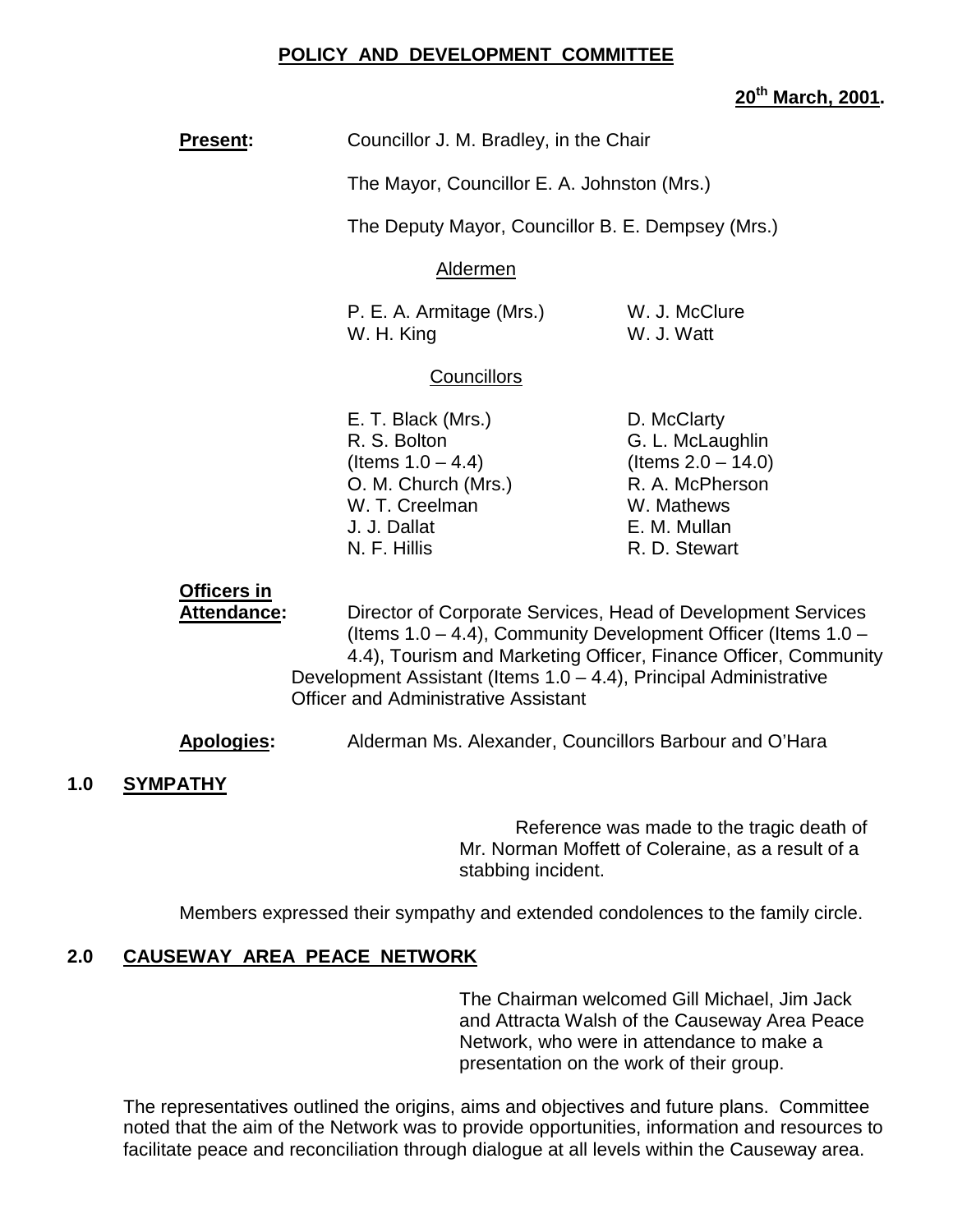A full discussion ensued on this topic during which the Network representatives answered various members' questions.

The Chairman thanked the representatives for attending after which they withdrew.

# **3.0 CORPORATE SERVICES REPORT**

The Report of the Director of Corporate Services was considered (previously supplied).

Matters arising:

3.1 Loan Sanctions Recommended:

That borrowing approval be sought in respect of the undernoted capital expenditure:

£

| (a) | Kilrea Sports Hall Scheme                  | 350,000   |
|-----|--------------------------------------------|-----------|
| (b) | <b>Purchase of Static Waste Compactor</b>  | 18,000    |
| (c) | Purchase of Renault Kangoo Van             | 6,800     |
| (d) | Purchase of Johnston Road Sweeper          | 73,600    |
| (e) | Purchase of 12 no. Skips                   | 8,400     |
| (f) | Purchase of Bowling Equipment - Waterworld | 165,000   |
| (g) | Footpath at Atlantic Circle - Construction | 17,000    |
| (h) | Ventilation system for Windyhall Community |           |
|     | Centre                                     | 12,500    |
| (i) | <b>Civic Headquarters</b>                  | 2,000,000 |

3.1.1 Ventilation System - Following discussion it was agreed that the Windyhall Community Director of Technical Services be requested to Centre **provide a report to the Leisure and Environment** Committee on this topic.

3.2 Proposed Charges – Ten Committee noted that the ten pin bowling facility Pin Bowling **Property** at Waterworld would open on 13<sup>th</sup> April, 2001.

Recommended:

That the undernoted charges be applied:

|                      | Peak   | <b>Off Peak</b> |
|----------------------|--------|-----------------|
| Per lane per session | £12.00 | £9.00           |

The income generated for 2001/02 was estimated to be approximately £61,000.

3.3 Request for Donation - Recommended: Royal National Lifeboat

Institution That Council contribute £300 to the Royal National Lifeboat Institution for 2000/01.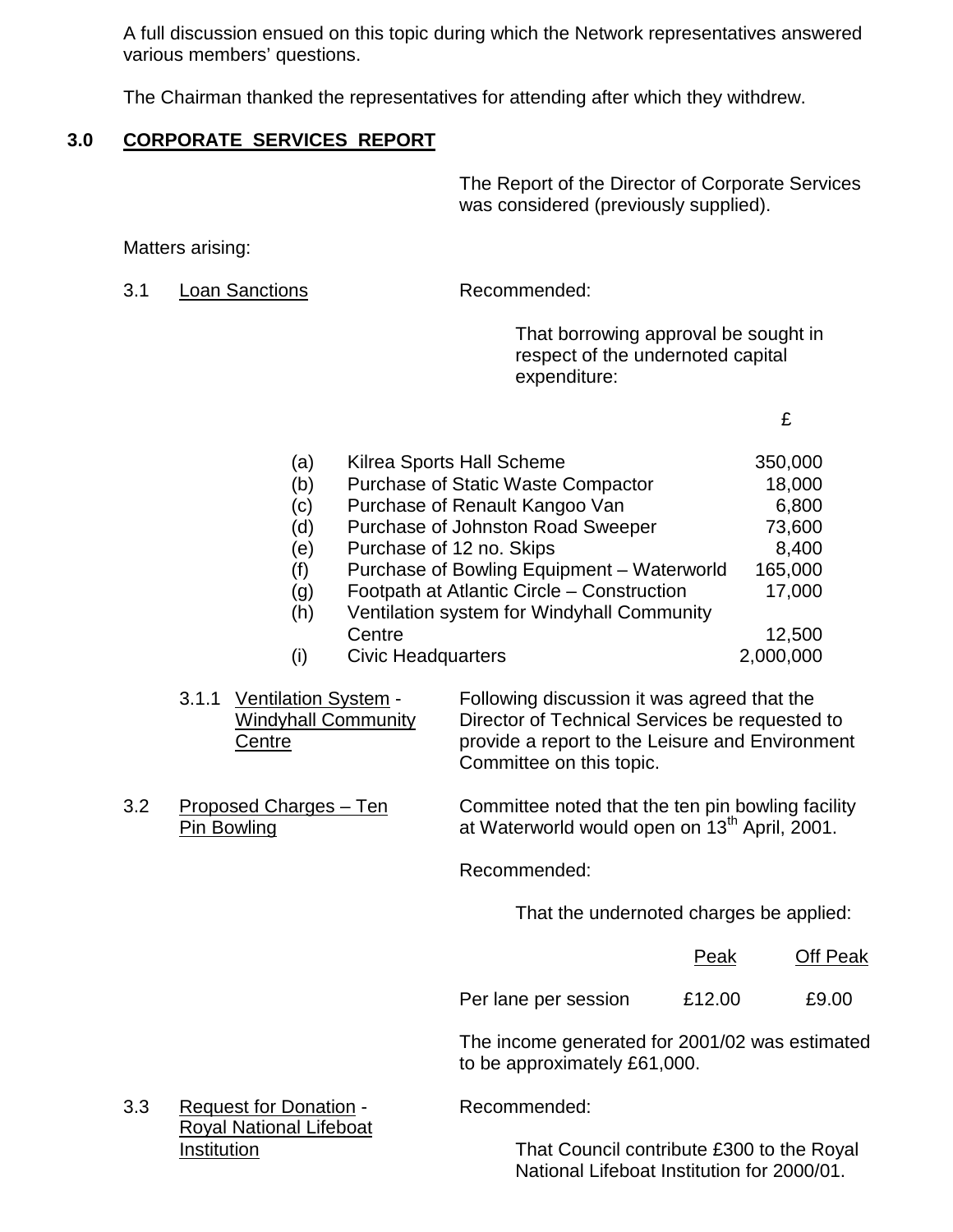| 3.4 | Members' Attendance -<br><b>Conferences and Courses</b> | Consideration was given to information, as detailed<br>in the report, on the schedule of mainstream<br>conferences for 2001/02. A budget of £24,000 had<br>been allocated for 2001/02. This would allow<br>members the option of attending one conference<br>each, if desired, whilst retaining sufficient funding<br>for local courses. |
|-----|---------------------------------------------------------|------------------------------------------------------------------------------------------------------------------------------------------------------------------------------------------------------------------------------------------------------------------------------------------------------------------------------------------|
|     |                                                         | Noted.                                                                                                                                                                                                                                                                                                                                   |
| 3.5 | <b>Accounts</b>                                         | Committee noted that creditors' payments, as per<br>lists circulated, had been issued as follows:                                                                                                                                                                                                                                        |
|     |                                                         | Revenue A/C - £411,904.44<br>Capital A/C - £398,469.59                                                                                                                                                                                                                                                                                   |
| 3.6 | Personnel                                               |                                                                                                                                                                                                                                                                                                                                          |
|     | <b>New Appointments</b><br>3.6.1                        | The following appointments had been made in<br>accordance with the Local Government Staff<br><b>Commission's Code of Procedure on Recruitment</b><br>and Selection:                                                                                                                                                                      |
|     | <b>Chief Executive's Department</b>                     |                                                                                                                                                                                                                                                                                                                                          |
|     |                                                         | Administrative Officer (New Post) – Ms. P. Dennis                                                                                                                                                                                                                                                                                        |
|     |                                                         | Caretaker/Attendant (Replacement) – Mr. P. Jones                                                                                                                                                                                                                                                                                         |
|     | <b>Leisure Services Department</b>                      |                                                                                                                                                                                                                                                                                                                                          |
|     |                                                         | Events Assistant (Replacement) – Miss M. McGinn                                                                                                                                                                                                                                                                                          |
|     |                                                         | Playgroup Leader (Replacement) - Mrs. L. Foote                                                                                                                                                                                                                                                                                           |
|     | <b>Parks and Cemeteries</b>                             |                                                                                                                                                                                                                                                                                                                                          |
|     |                                                         | Groundpersons (Replacement)                                                                                                                                                                                                                                                                                                              |
|     |                                                         | Mr. D. Cathcart<br>Mr. J. McClements<br>Mr. J. McCullagh<br>Mr. J. McIlroy                                                                                                                                                                                                                                                               |
|     |                                                         | <b>Gravediggers (New Posts)</b>                                                                                                                                                                                                                                                                                                          |
|     |                                                         | Mr. S. Boyd<br>Mr. W. Clyde<br>Mr. R. H. Galbraith                                                                                                                                                                                                                                                                                       |

**Technical Services Department**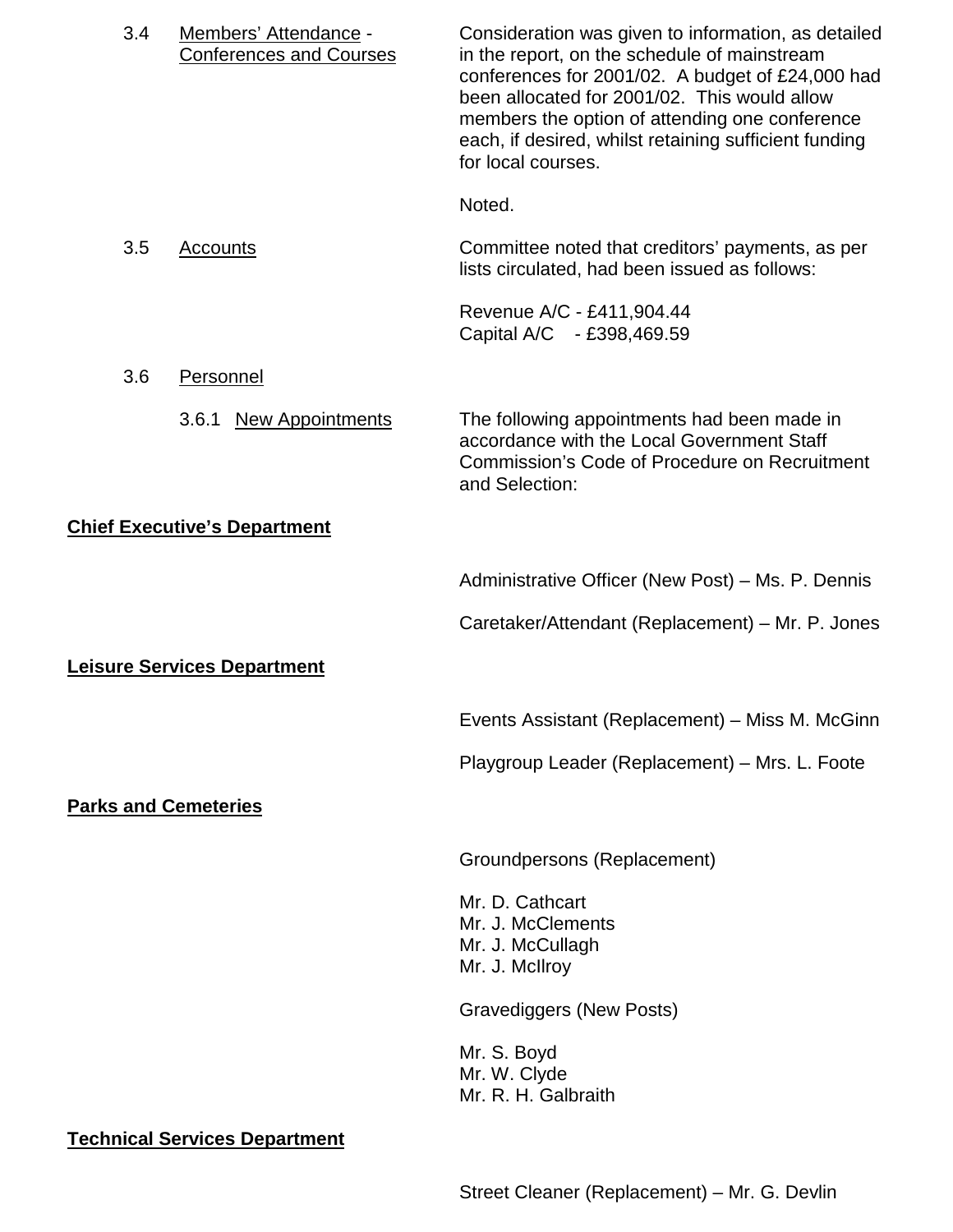3.6.1.1 Retirement Committee noted that Mr. Cyril Adams, Caretaker/ Attendant had retired on health grounds on 28<sup>th</sup> February, 2001.

A presentation involving members would be arranged.

3.6.1.2 Information The Director of Corporate Services was asked to New Appoint- consider the provision of additional relevant ments information regarding new appointments.

# **4.0 DEVELOPMENT SERVICES REPORT**

The Report of the Head of Development Services was considered (previously supplied).

Matters arising:

| 4.1 | <b>Business Education</b><br>Partnerships       | Committee noted, information as detailed in the<br>report, regarding Council's support for Business<br><b>Education Links.</b>                                                                                                                                                                     |                                                      |
|-----|-------------------------------------------------|----------------------------------------------------------------------------------------------------------------------------------------------------------------------------------------------------------------------------------------------------------------------------------------------------|------------------------------------------------------|
|     |                                                 | In 2001/02 Council had allocated a sum of £4,000<br>within the estimates for Business Education Links.<br><b>Coleraine Business Education Partnership would</b><br>make a presentation to a future meeting of<br>Committee.                                                                        |                                                      |
| 4.2 | <b>Advice Centre Funding -</b><br>$2001 - 2002$ | Committee noted, information as detailed in the<br>report, on the outcome of the meeting of the<br>Community Development Sub-Group on 8 <sup>th</sup> March,<br>2001 with representatives of Age Concern,<br>Citizens' Advice Bureau and Women's Aid<br>regarding Advice Centre Funding 2001 - 02. |                                                      |
|     |                                                 | Following discussion it was recommended:                                                                                                                                                                                                                                                           |                                                      |
|     |                                                 | That Council allocate Advice Centre Funding<br>on the same basis as last year with an<br>increase of 6 per cent.                                                                                                                                                                                   |                                                      |
|     |                                                 | The allocation for 2001 - 02 would be as follows:                                                                                                                                                                                                                                                  |                                                      |
|     |                                                 | Age Concern<br>Women's Aid<br>Citizens' Advice Bureau                                                                                                                                                                                                                                              | £<br>6,915.44<br>13,832.26<br>34,545.64<br>55,293.34 |
|     |                                                 | The three agencies would identify, with the<br>assistance of an independent facilitator, joint                                                                                                                                                                                                     |                                                      |

projects for collaborative working including the exploration of a combined approach to Council in December 2001 for funding for 2002. Quarterly reports on progress would be provided by the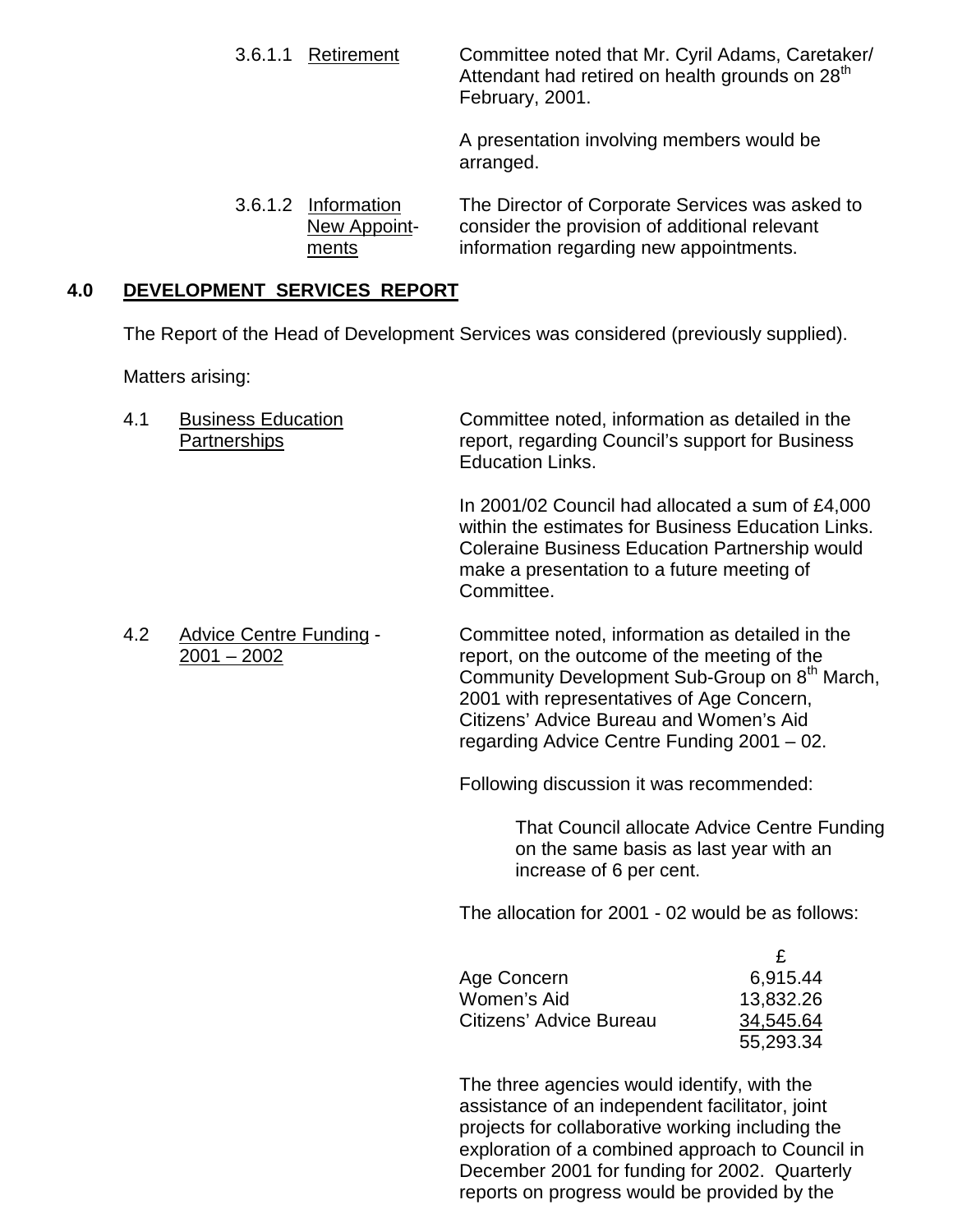#### 4.3 Requests for Assistance

agencies to the Community Development Sub-Group.

4.3.1 North Atlantic Salmon A request for financial assistance had been Fund received from the Northern Ireland branch of the North Atlantic Salmon Fund. This was a conservation group dedicated to restoring salmon stocks in local rivers.

Recommended:

That Council contribute £500 to the Northern Ireland branch of the North Atlantic Salmon Fund.

The Tourism and Marketing Officer would consider arranging a presentation by the North Atlantic Salmon Fund and other appropriate organisations on the restoration of salmon stocks to a future meeting of Committee.

4.3.2 Royal Scottish Country Council had been requested by the Royal Scottish Dance Society - Country Dance Society (Portrush Branch) to make (Portrush Branch) a financial contribution towards the cost of staging a 50<sup>th</sup> Anniversary Scottish Country Dance and Dinner on 20<sup>th</sup> October, 2001 at Coleraine High School.

Recommended:

That Council contribute £250 towards the cost of staging the event.

- 4.4 For Information The Head of Development Services provided information in his report on the following:
	- (a) Civic Headquarters Open Days and Tours;
	- (b) Clare Tourism Conference  $-23^{\text{rd}}$  24<sup>th</sup> November, 2001.

### **5.0 LAND AND PROPERTY**

The Principal Administrative Officer's report on Land and Property was considered (previously supplied).

Matters arising:

5.1 Proposed Telecommunications Vodafone had requested permission to site a Installation at Mullaghacall, telecommunications base Station on Council Portstewart **Portstewart** owned land at Mullaghacall, Portstewart currently leased to Portstewart Football Club. The proposal was initially to provide a temporary 12 metre high lattice tower which would be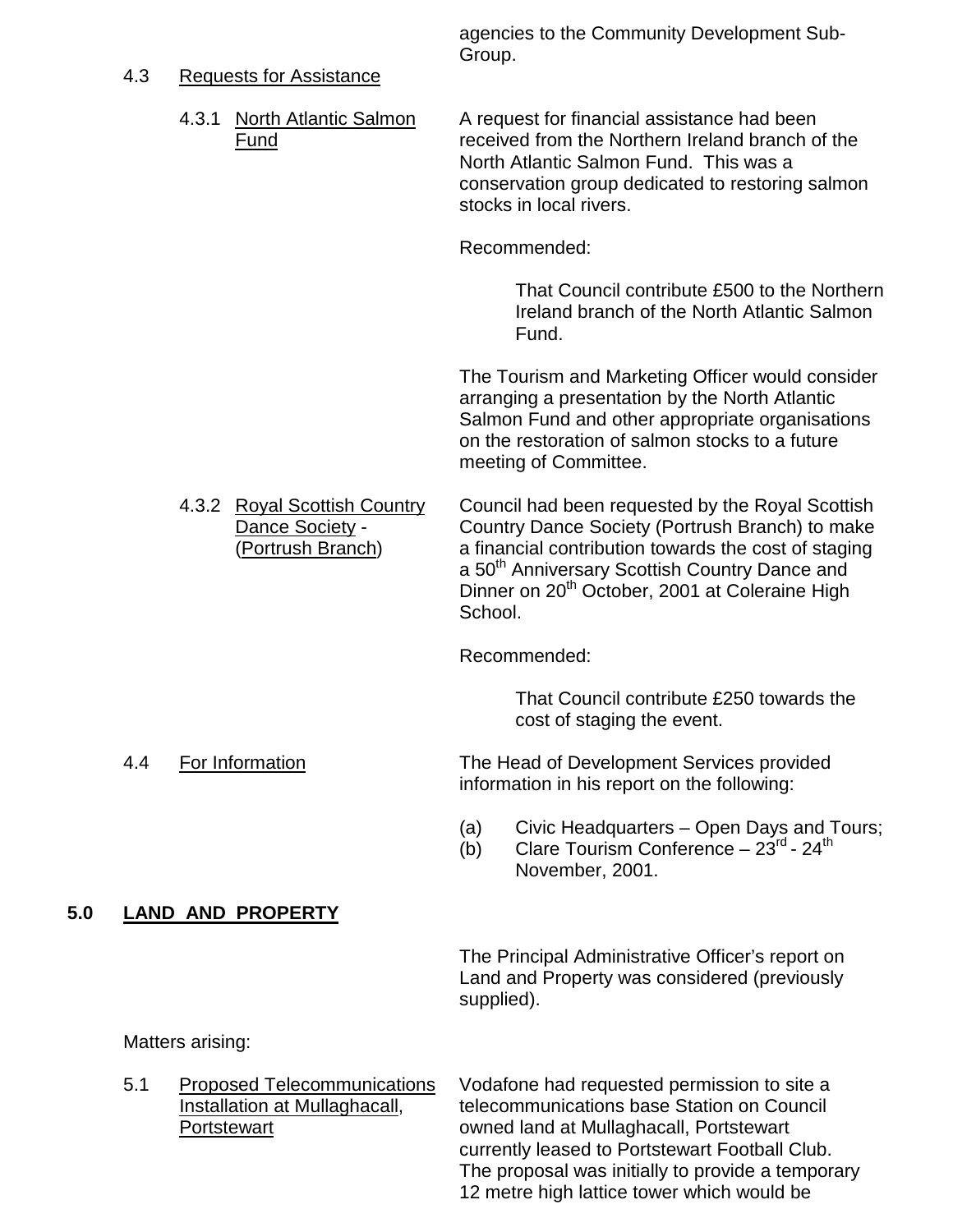eventually replaced with a permanent 12 metre high monopole and three antennae plus associated cabin.

Following discussion it was proposed by Councillor Stewart, seconded by Councillor Creelman and recommended:

> That Council decline to grant permission to site this installation on its land at Mullaghacall, Portstewart.

5.2 Letting of Facilities Committee noted that the rights to sell ice-cream, confectionery and minerals at various locations had again been let via a public auction for a further three year period from  $1<sup>st</sup>$  April, 2001.

5.3 Sweeney/Seaport Investment Committee noted that a meeting between Council's Ltd. – Lands at West Bay, Solicitors and Sweeney's Solicitors had been Portrush arranged for early April to inspect the title of the small area of land in dispute at this location.

# **6.0 DEPARTMENT OF HEALTH, SOCIAL SERVICES AND PUBLIC SAFETY**

6.1 "Investing for Health" - Consideration was given to the consultation paper Consultation Paper on "Investing for Health" (previously supplied).

> Following discussion it was recommended that Council welcome the report and highlight the importance of the partnership approach. Special initiatives such as the creation of Health Action Zones were recognised as being critical in the role of broadening participation in action for health. Further consideration should also be given to declaring Northern Ireland a Health Action Zone.

Paper (previously supplied).

6.2 "Building the Way Forward Consideration was given to the consultation paper in Primary Care" – Consultation on "Building the Way Forward in Primary Care"

> Following discussion it was recommended that Council welcome the report and call upon the provision of adequate funding so vital in providing the necessary staffing resources to deliver an effective primary care service.

### **7.0 NORTHERN HEALTH AND SOCIAL SERVICES BOARD - SEMINAR**

Reported that Council had been invited by the Northern Health and Social Services Board to nominate two representatives to attend a seminar on "Developing a Strategy for Older People" at the Rosspark Hotel, Kells, Ballymena on Wednesday, 11<sup>th</sup> April, 2001.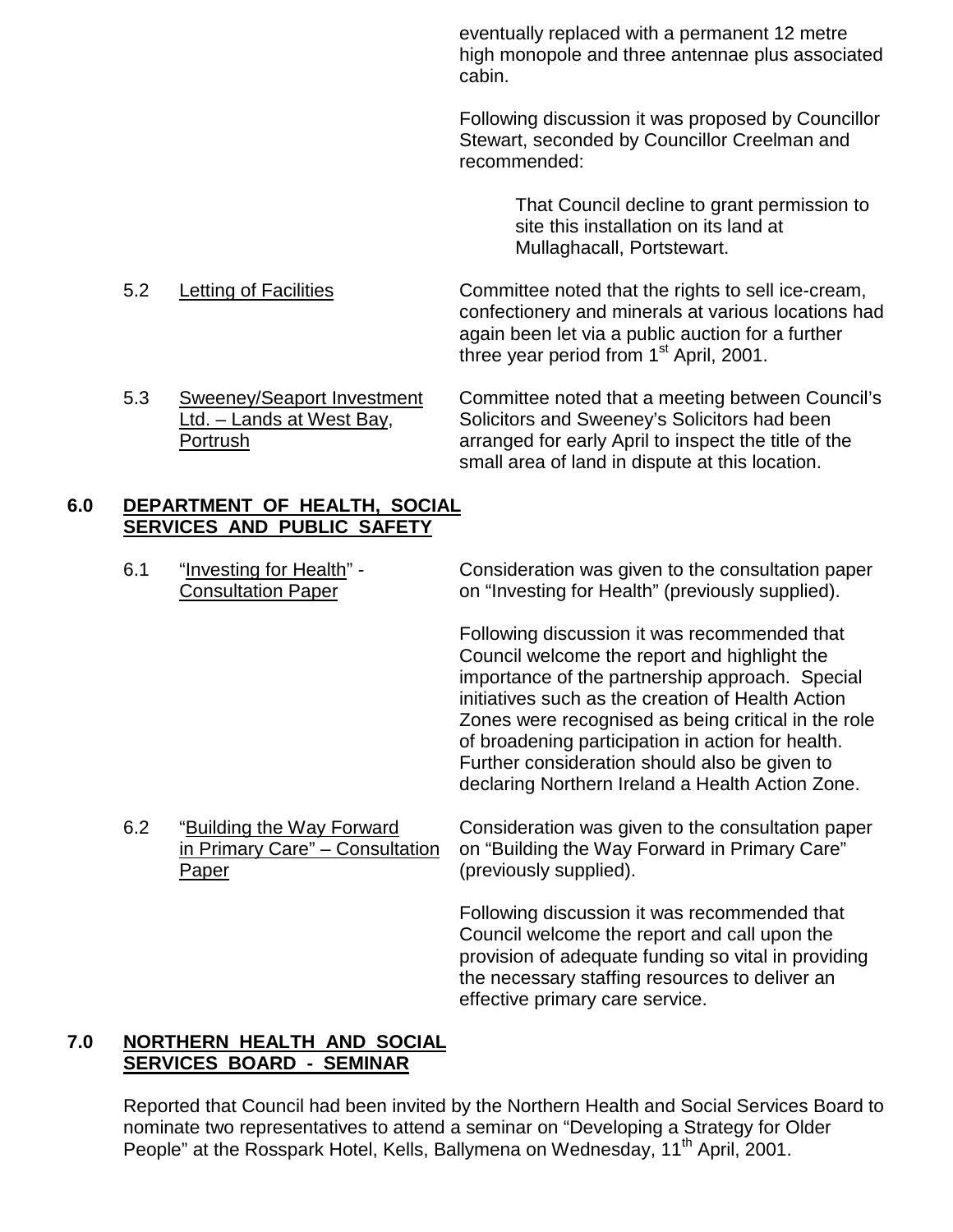Recommended:

That Alderman King and Councillor McLaughlin attend the seminar.

### **8.0 SPECIAL PLANNING MEETING - 29TH MARCH, 2001**

Committee noted that a Special Planning Meeting to consider the Article 31 planning applications on lands at West Bay, Dhu Varren, Portrush would be held on Thursday, 29<sup>th</sup> March, 2001 at 7.30 p.m.

# **9.0 NORTHERN IRELAND ELECTRICITY - GOODWILL PAYMENTS**

Reported that Northern Ireland Electricity had announced goodwill payments for customers who had experienced lengthy disruptions to their electricity supply after recent severe snowstorms and gale force winds.

Noted.

# **10.0 DRIVER AND VEHICLE LICENSING N.I. - GUIDELINES**

Tabled:

Guidelines for the Carriage of Guide, Hearing and Other Assistance Dogs in Taxis.

### **11.0 SEMINAR REPORT - THE MANAGEMENT OF ATTENDANCE IN LOCAL GOVERNMENT**

Councillor Barbour's report (previously supplied) on his attendance at a seminar on "The Management of Attendance in Local Government" was noted.

### **12.0 PRINCIPAL ADMINISTRATIVE OFFICER**

Members welcomed Mr. Miller on his return to work.

Mr. Miller thanked members for their kind wishes during his absence.

### **13.0 TOURISM INDUSTRY - FOOT AND MOUTH OUTBREAK**

Reference was made to the effect of the recent foot and mouth outbreak on the local tourist industry.

Following discussion it was recommended that Council write to the Minister for Agriculture stressing the urgency of gaining disease free status in relation to foot and mouth for the Province.

The Tourism and Marketing Officer advised that consideration would be given to a marketing campaign to promote home holidays.